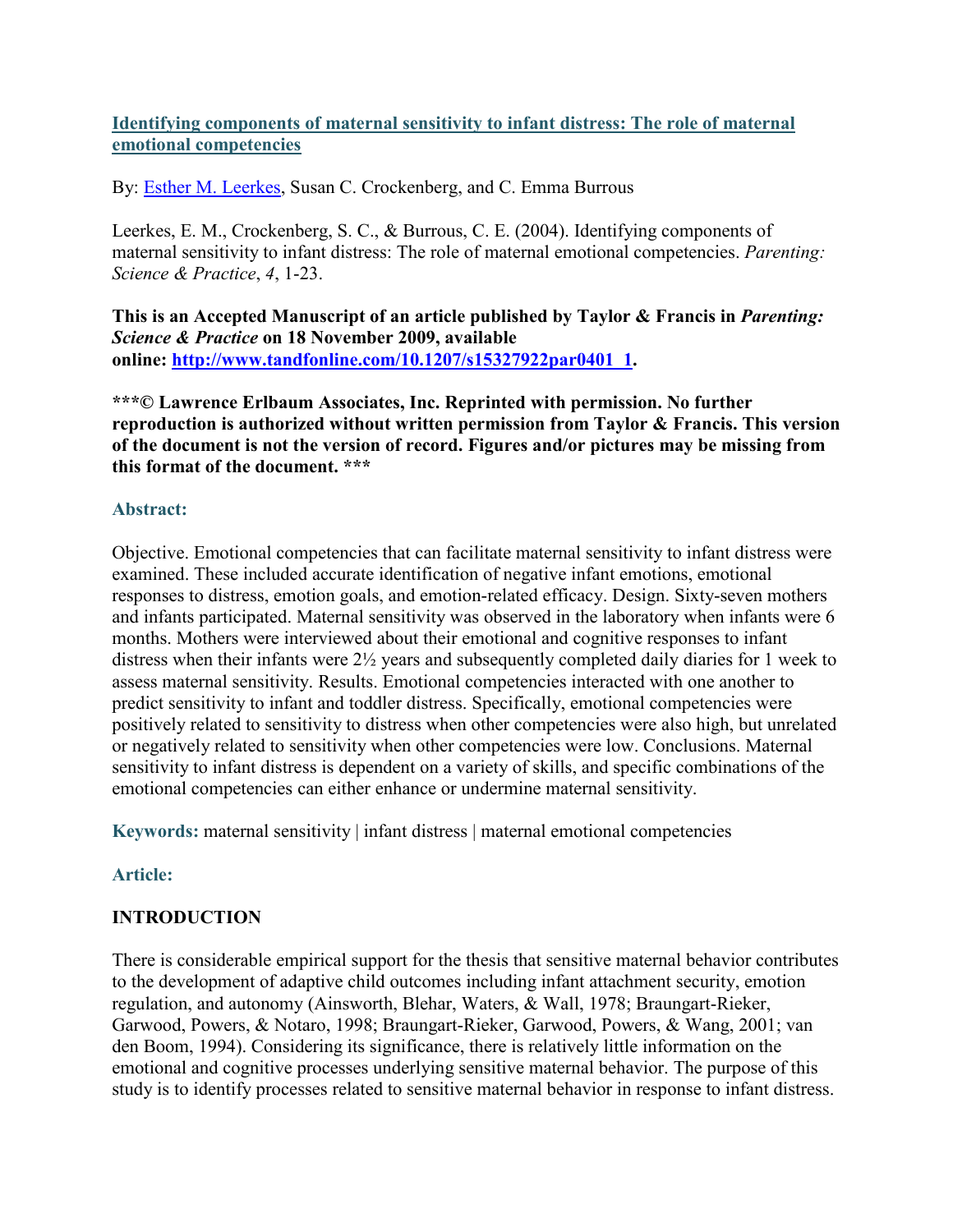We test whether mothers' sensitivity to infant distress is associated with their ability to identify emotions accurately, emotional reactions to infant distress, parenting goals in response to negative emotions, and feelings of efficacy in responding to distress.

These competencies were selected based on the work of several previous investigators. Ainsworth et al. (1978) proposed that to be sensitive, a mother must see her infant's point of view, notice and interpret cues, and respond in a manner that does not distort the infant's communications based on her own preoccupations, needs, and defenses implicating the importance of emotion identification and focusing on infant needs. Dix (1991) emphasized the role of parental emotions and parenting goals by theorizing that negative appraisals of child behavior relate to negative parental emotions, which increase the self-focus of parenting goals, thereby interfering with parents' ability to respond sensitively to children's needs. More recently, Gottman, Katz, and Hooven (1996, 1997) hypothesized, and demonstrated empirically, that emotion-coaching parents (i.e., those who are aware of low intensity negative emotions, view negative emotions as an opportunity for intimacy and learning, validate their children's emotions, help their children label their emotions, and problem solve with their children) are more confident in the world of emotions and engage in more adaptive parenting behaviors. Together, these views implicate the role of accurate emotion identification, emotion responses, goals, and emotion confidence in relation to parenting. We define the four selected emotional competencies in the following discussion and elaborate on the process by which they influence sensitivity to infant distress.

## **Accurate Identification of Emotion**

Accurate identification of emotion refers to a mother's ability to perceive distress and to identify the specific emotion expressed. Mothers who do not perceive distress are unlikely to engage in comforting behaviors. For example, mothers who misread distress as interest may encourage a distressed infant to engage in activities when they are not in an emotional state conducive to such behavior. Similarly, mothers who recognize distress, but misidentify the underlying negative emotion are likely to engage in behaviors that are not well-matched to the infant's affective state. Consistent with the view that emotion identification is a critical aspect of sensitivity, Kropp and Haynes (1987) demonstrated that abusive mothers make more errors identifying specific emotions, and van den Boom (1994) reported that mothers who were trained to correctly identify their infants' signals were more sensitive than control group mothers.

## **Emotional Reactions**

Mothers' emotional reactions to infant distress range from empathy to anxiety or anger, and specific emotional states motivate different types of response. Empathy increases the likelihood that a mother will intervene on her infant's behalf and do so sensitively because she genuinely understands the infant's point of view. In contrast, mothers who become angry or anxious are likely to focus on themselves, interfering with their ability to be sensitive to their infants' needs (Dix, 1991). They may withdraw or respond intrusively in an attempt to avoid or end the display of negative affect because it is aversive. Consistent with this view, parental empathy or insightfulness has been associated with positive parent – child interaction and with maternal sensitivity (Feshbach, 1987; Koren-Karie, Oppenheim, Dolev, Sher, & Etzion-Carasso, 2002),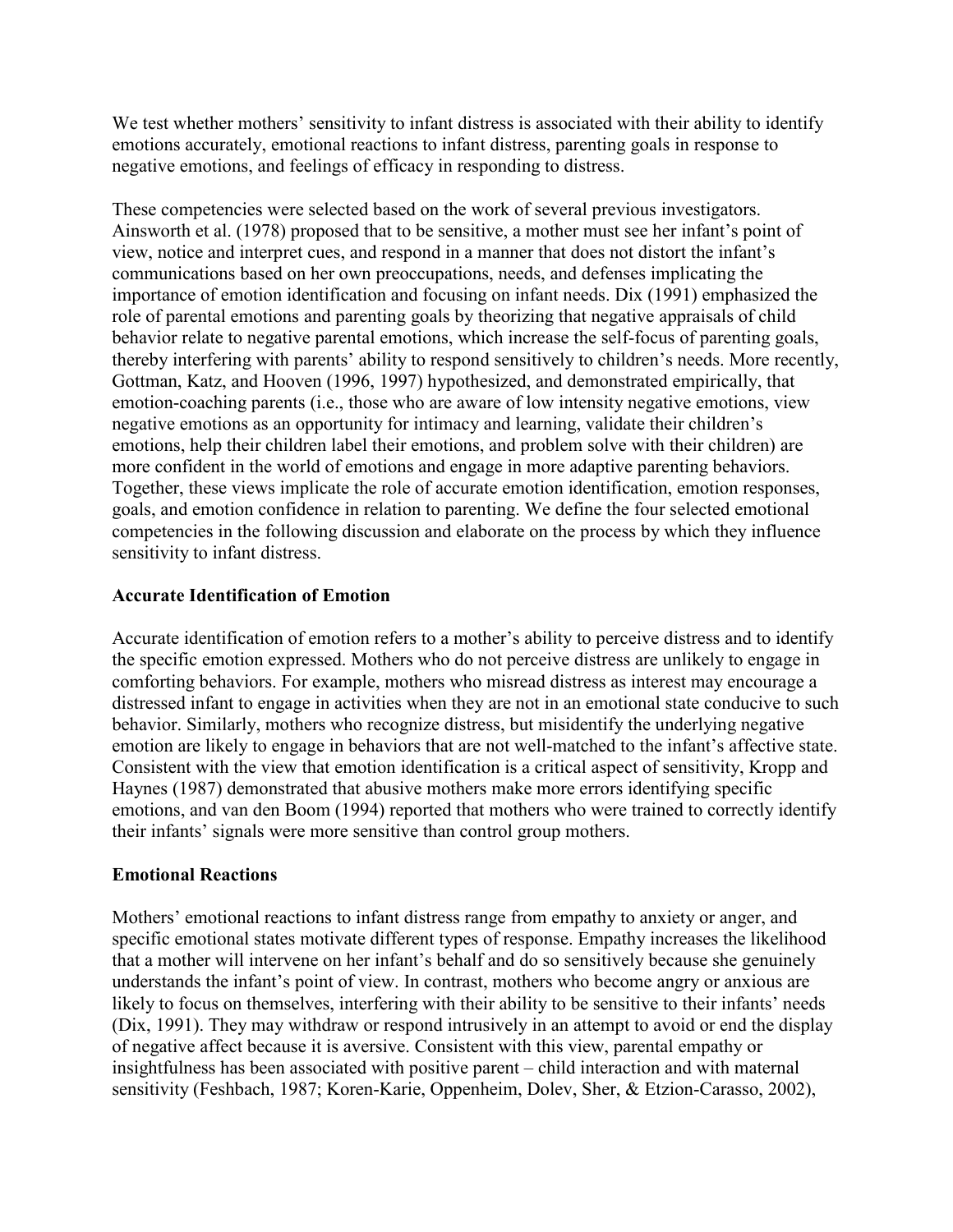whereas negative parental emotions have been associated with less sensitivity (Martin, Clements, & Crnic, 2002). Furthermore, parental negative emotions were higher and empathy lower among abusive parents than nonabusive parents (Frodi & Lamb, 1980; Wiehe, 1985).

#### **Emotion Goals**

Parenting goals reflect what parents hope to achieve through their interaction with their children and are believed to organize and guide parenting behavior. Drawing on Dix's (1991, 1992) assertion that parents who prioritize child concerns are more sensitive, we propose that mothers whose goals are focused on their infants' emotions are more sensitive to infant distress because they prioritize their infants' needs over their own and want to help their infants regulate internal feelings of distress. These mothers may engage in soothing and supportive behaviors when infants are distressed. In contrast, mothers whose goals are self-focused are inclined to stop distress rapidly or minimize contact with the distressed infant because it is aversive or because they want to demonstrate to others that they are effective parents. These goals may prompt them to withdraw when infants are distressed, to respond intrusively, or to engage in responses that do not address the infants' emotions. Consistent with this view, parents are more likely to endorse adaptive parenting strategies if their goals are child-focused rather than parent-focused (Hastings & Grusec, 1998; Hastings & Rubin, 1999; Kuczynski, 1984).

## **Emotion Efficacy**

Emotion efficacy is a mother's confidence in her ability to identify and respond effectively to infant distress. According to Bandura (1977), highly efficacious people undertake more challenging tasks and persist longer in the face of challenge than less efficacious people. However, if efficacy is illusory or unrealistic (i.e., based on success in tasks much easier than the task at hand), it could be unrelated or negatively related to behavior (Bandura, 1977; Donovan, Leavitt, & Walsh, 1990). Thus, mothers who are reasonably confident in their ability to identify what their infants are feeling and why, and who feel capable of responding effectively, are more likely to intervene when their infants are distressed and to persist in responding longer when their infants cry frequently and intensely. Consistent with this view, maternal self-efficacy correlated positively with maternal sensitivity (Teti & Gelfland, 1991) and moderated the negative effect of infant temperament on maternal sensitivity during emotionally arousing activities (Leerkes & Crockenberg, 2002), whereas parental powerlessness, a form of low efficacy, correlated with abusive and coercive parenting (Bugental, Blue, & Cruzcosa, 1989).

#### **Moderating Effects of the Emotional Competencies**

That each identified emotional competency has been associated previously with maternal behavior, sensitivity, or child abuse suggests that specific competencies could contribute to maternal sensitivity to infant distress. However, it is also possible that reported effects of competencies could represent untested additive or multiplicative effects of multiple competencies on sensitive maternal behavior. This seems more likely than a simple effects model if the arguments presented thus far for the importance of each competency are compelling. On this basis, we examine the possibility that emotional competencies are related to sensitivity additively, and multiplicatively, such that any emotional competency is more likely to be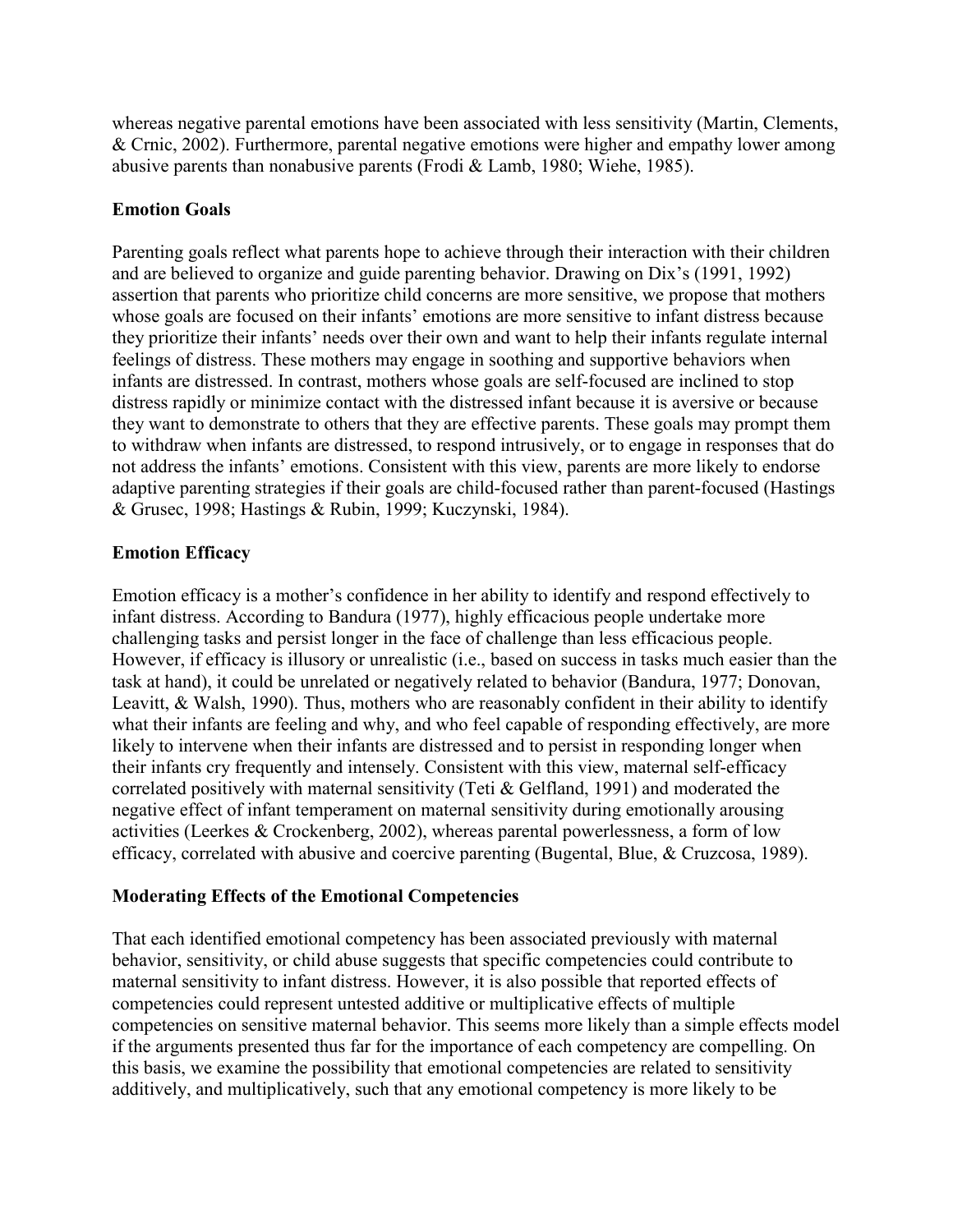associated with maternal sensitivity when another competency is high, but could be unrelated to sensitivity when another competency is low. To illustrate, efficacy in the absence of accuracy is unlikely to be positively associated with sensitivity. Although highly efficacious mothers are likely to respond to infant distress given their confidence, their responses are unlikely to match the infant's need if they cannot identify the emotion expressed. Moreover, if they respond intrusively, the association between efficacy and sensitivity can be negative when accuracy is low.

In this study, we expand on previous research by testing associations between the emotional competencies and sensitivity to infant distress at two ages: 6 months and 2½ years. Furthermore, we assess mothers' emotional competencies in response to both fear and anger distress and in relation to both their own infants and standard "stranger" infants, allowing comparisons across emotion contexts and between own and stranger infants. We hypothesize that (1) mothers' ability to identify specific emotions, empathic emotional responses, infant/emotion focused goals, and emotion efficacy correlate positively with their sensitivity to infant distress; (2) emotional competencies are associated with maternal sensitivity in an additive fashion; and (3) emotional competencies interact to predict sensitivity such that any competency is more likely to be positively associated with maternal sensitivity when other competencies are high.

## **METHODS**

## **Participants**

Ninety-two primiparous mothers participating in a longitudinal study of infant emotional reactivity and regulation were invited to participate. Sixty-seven women completed this followup when their infants were  $2\frac{1}{2}$ . On average, mothers were 31 years old, *SD* = 4.52, had 15 years of education,  $SD = 1.85$ , and had been married or living with a partner for 5 years,  $SD = 2.38$ . Family income ranged from \$20,000 to \$170,000,  $M = $69,400$ . Sixty-four percent had or were expecting another child, and 5 mothers were separated or divorced from their partners. Thirtyeight toddlers were boys. Mothers who did not participate did not differ from participants on any demographic, maternal, or infant characteristic.

# **Procedures**

Mothers were contacted initially in the prenatal period and completed a demographic questionnaire by phone at that time. Mothers and their 6-month-old infants participated in a laboratory assessment of infant reactivity and maternal sensitivity. Two years later, mothers who participated in the follow-up completed a global measure of empathy by mail and participated in a semi-structured interview, designed to assess maternal emotional competencies, conducted in our laboratory. Then, 47 mothers completed a diary for 1 week to assess maternal sensitivity. Twenty mothers did not participate in this part of the study due to the time demands or because they indicated that the target emotions did not occur in their presence that week. Mothers who declined were significantly younger,  $M = 29.00$ ,  $SD = 3.85$ , than mothers who completed the diaries,  $M = 31.98$ ,  $SD = 4.53$ ,  $t(65) = 2.98$ ,  $p < .05$ . There were no other differences in demographics or maternal and infant behaviors or characteristics.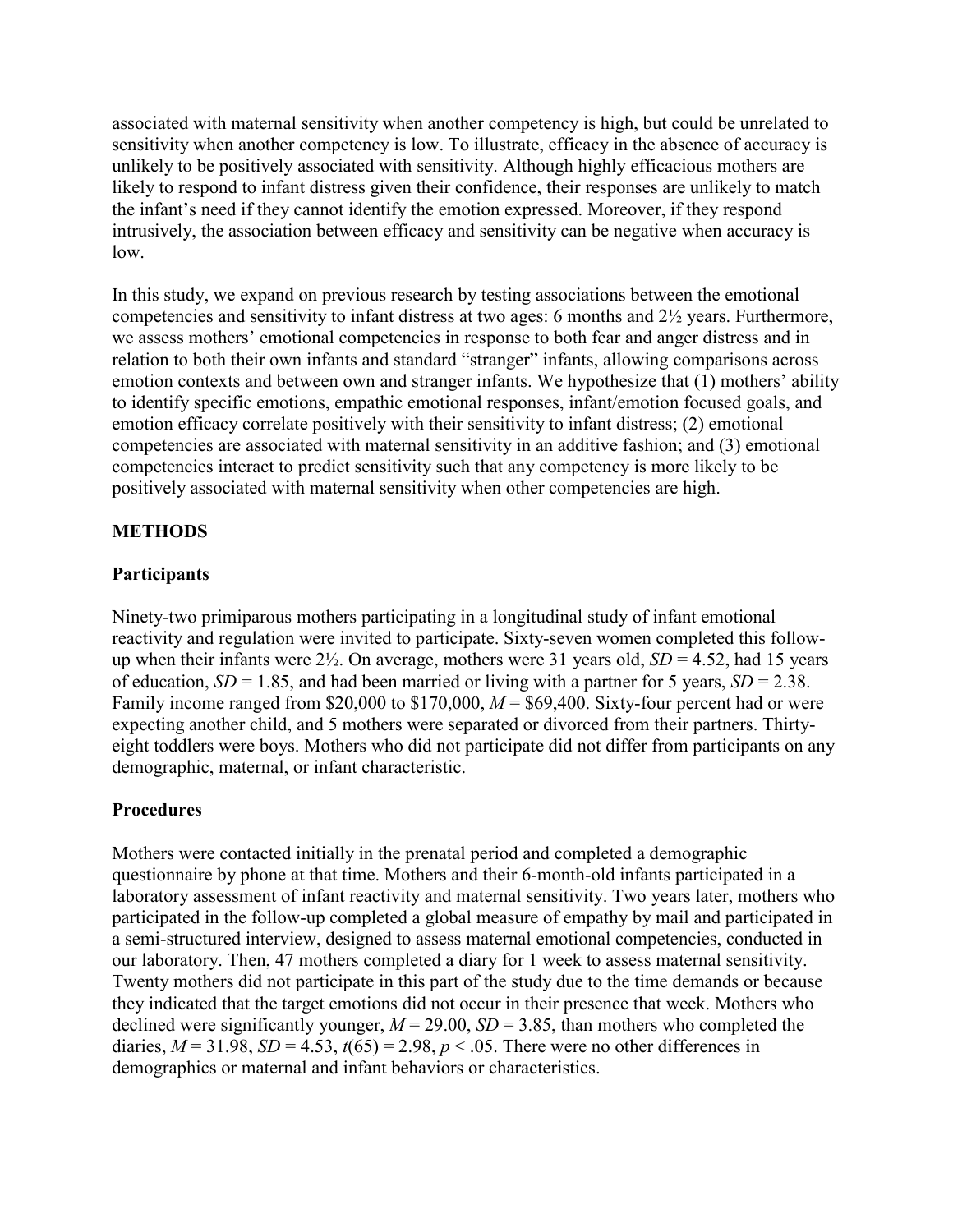#### **6-Month Behavioral Observation**

Mother behavior and infant affect were observed during a videotaped laboratory assessment of infant temperament similar to those used by others (Goldsmith & Rothbart, 1996). Following a 5-min warm up period, mothers placed their infants in an infant car seat, then sat 3 feet away, situated so that with some effort infants could see them. First, two novel and potentially feareliciting toys (a noisy, moving plastic ball and a fire truck) were introduced to assess distress to novelty, followed by a 5-min break to reduce carryover effects. Then two potentially frustrating situations (arm restraint and toy retraction) were used to assess distress to limitations. Mothers were asked to remain neutral during the first task in each emotion context so we could observe the infant's independent response. During the second task, within each emotion mothers were instructed to interact with their infants in any way they liked, but not to intervene in the activity or remove their child from the seat unless they wished to end the activity. Four mothers ended a task prior to its completion. Novelty and limitations tasks were counterbalanced to control for task effects on mother and infant behavior.

Infant distress was rated and maternal behavior was coded from videotapes during the motherinvolved tasks using computer-operated, eventbased continuous coding. Trained students coded in pairs to maintain accuracy while watching the videotape, operating the VCR, and entering codes. Pairings varied to prevent pair-linked coder drift. Coders were blind to other data with the exception that one coded both reactivity and maternal behavior 4 months apart, although never families she recognized. The authors coded 25 tapes, at the beginning and midway through the process, to assess reliability and to prevent coder drift for each type of coding. A 1-sec window for agreement was used to compute reliability.

*Infant distress.* Infant distress was rated continuously on a 7-point scale, adapted from Braungart-Rieker and Stifter (1996). Scores range from 1 (*high positive affect*) to 7 (*high negative affect*), based on the infant's facial expressions, body tension, and vocalizations. Kappa for each level of affect ranged from .68 to .98, average  $\kappa = .83$  (Leerkes & Crockenberg, 2003).

*Maternal behavior/sensitivity*. Twelve codes were created after reviewing existing coding schemes (Farran, Kasari, Comfort, & Jay, 1986; Tronick & Weinberg, 1990; van den Boom, 1994) and several videotapes from this study. The appropriateness and quality of maternal behaviors given infant distress were assigned sensitivity ratings on a 3-point scale  $(1 =$ *insensitive*, 2 = *moderately sensitive*; 3= *sensitive*) a priori. Ratings were applied by the Video Coding System (Long, 1999) based on the co-occurrence of infant distress with specific maternal behaviors.

The mutually exclusive codes and their sensitivity ratings during infant distress were *negative* (directs negative affect toward the infant; 1), *intrusive* (forces own agenda on the infant; 1), *mismatched affect* (affect is incongruent with infant's; 1), *distracted from infant* (uninvolved or minimally involved with infant; 1), *persistent ineffective* (continues to respond to infant in same ineffective manner when alternative responses are available; 2), *monitor* (watches infant/situation; 1), *task focused* (engages with infant focusing on the arousing task; 1), *calming*  (soothes infant physically or vocally; 3), *supportive* (provides soothing support for engagement with the task; 3), *nontask focused engagement* (plays with or distracts the infant without using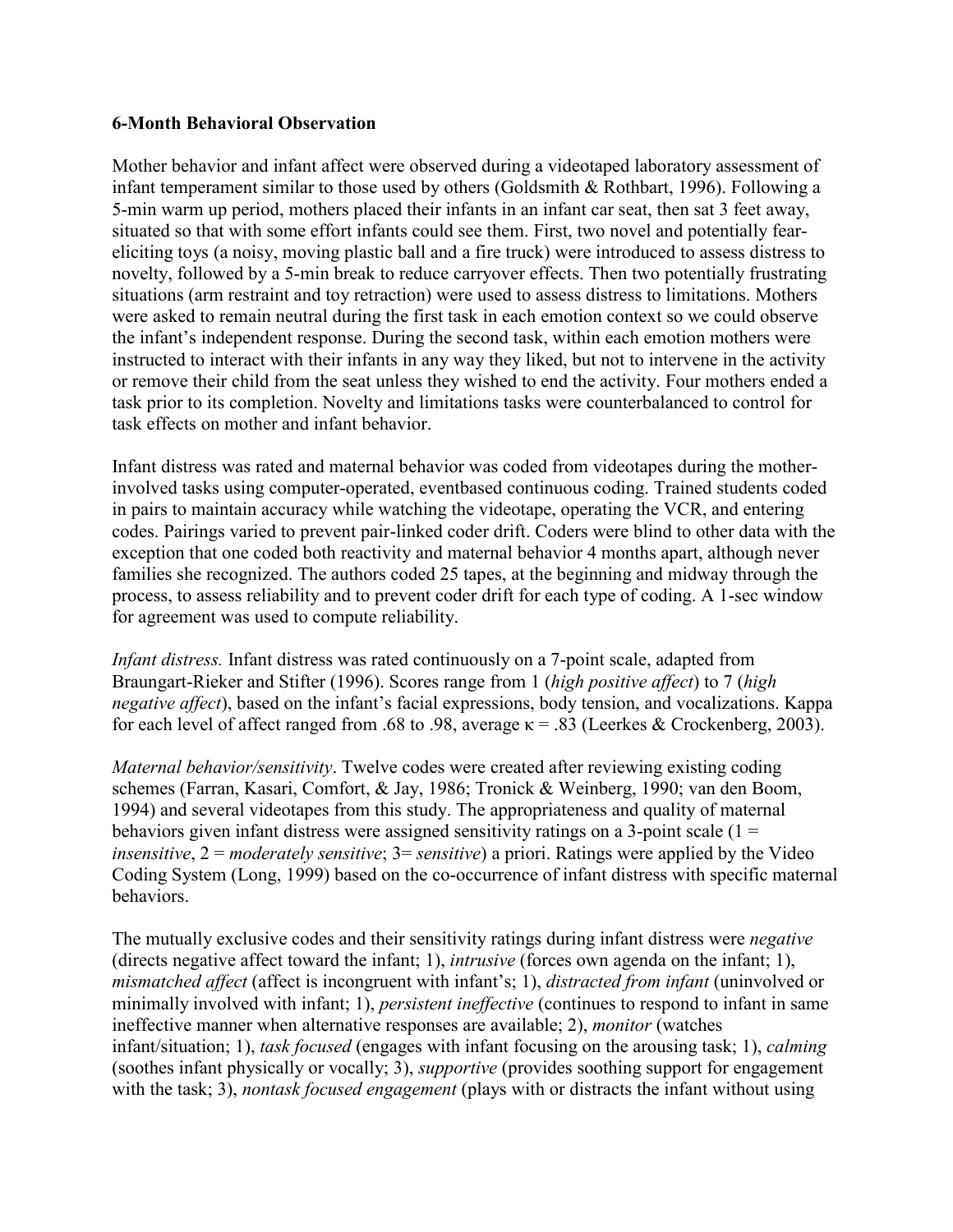the arousing task; 3), *empathy* (empathizes with or mirrors the infant's positive or negative affect; 3), and *uncodable* (infant or mother cannot be seen). Kappas for specific behaviors ranged from .65 to .85, mean  $\kappa = .75$ . The subsequent sensitivity ratings are as reliable as the initial infant and maternal codes because they are based on the co-occurrence of discrete maternal behaviors and specific infant affective states, which were coded reliably.

Mothers' sensitivity during infant distress was computed by multiplying the duration of time a mother engaged in each behavior while her infant was distressed by its sensitivity rating, summing the weighted values, then dividing by the time the infant was distressed. This yielded two variables, *sensitivity to infant fear distress* and *sensitivity to infant anger distress*, for 50 and 55 mothers, respectively, because some infants did not get distressed. These correlated, *r*(45) = .42, *p* < .01, and therefore were combined to create a single measure of *sensitivity to infant distress* ( $N = 60$ ) that correlated positively,  $rs = .48$  to .67, with global sensitivity ratings adapted from Farran, Kasari, Comfort, and Jay (1986).

## **Global Measure of Empathy**

When infants were  $2\frac{1}{2}$ , mothers completed the Interpersonal Reactivity Scale (Davis, 1983), indicating how well each statement described them on a 5-point scale. The 7-item empathic concern scale assesses sympathy and concern for others (e.g., "I often have tender, concerned feelings for others who are less fortunate than me.") and was used to assess the validity of emotional reactions variables derived from the emotion interview. This subscale has good internal and test-retest reliability, and correlates positively with other empathy scales (Davis, 1983). Items were averaged to yield a measure of *global empathy*,  $\alpha = .69$ .

## **Maternal Emotion Interview**

When infants were  $2\frac{1}{2}$ , mothers participated in a semi-structured interview adapted from Gottman et al. (1996, 1997) meta-emotion interview. Mothers viewed video clips of 6-month-old stranger infants and their own infants from the 6-month temperament assessment. They viewed both types for three reasons: (1) mothers' reactions to their own infants can be more informative because they are emotionally invested in their own children; (2) displaying standard clips ensures that each mother has the opportunity to convey her reactions to negative affect even if her own infant never reacted that way; and (3) using standard clips ensures that differences in mothers' responses are a function of mothers' rather than infant characteristics.

The stranger infant clips included (1) two 10-sec clips of an infant displaying mild fear and intense fear, followed by a 1-min clip including a range of fear intensities, and (2) two 10-sec clips of a different baby displaying mild anger and intense anger, followed by a 1-min clip including a range of anger intensities. Clips were selected because infants' specific emotions were clear. Presentation of clips was counterbalanced to correct for order effects of emotion context and intensity. After viewing the short clips, in response to questions, mothers rated the intensity of the infant's distress and identified the infant's emotion and their own emotional reactions to the distress. Following the full clip, they provided the same data and indicated what they thought the baby wanted or needed, how they would respond and why, what their goal would be, and how efficacious they would feel responding.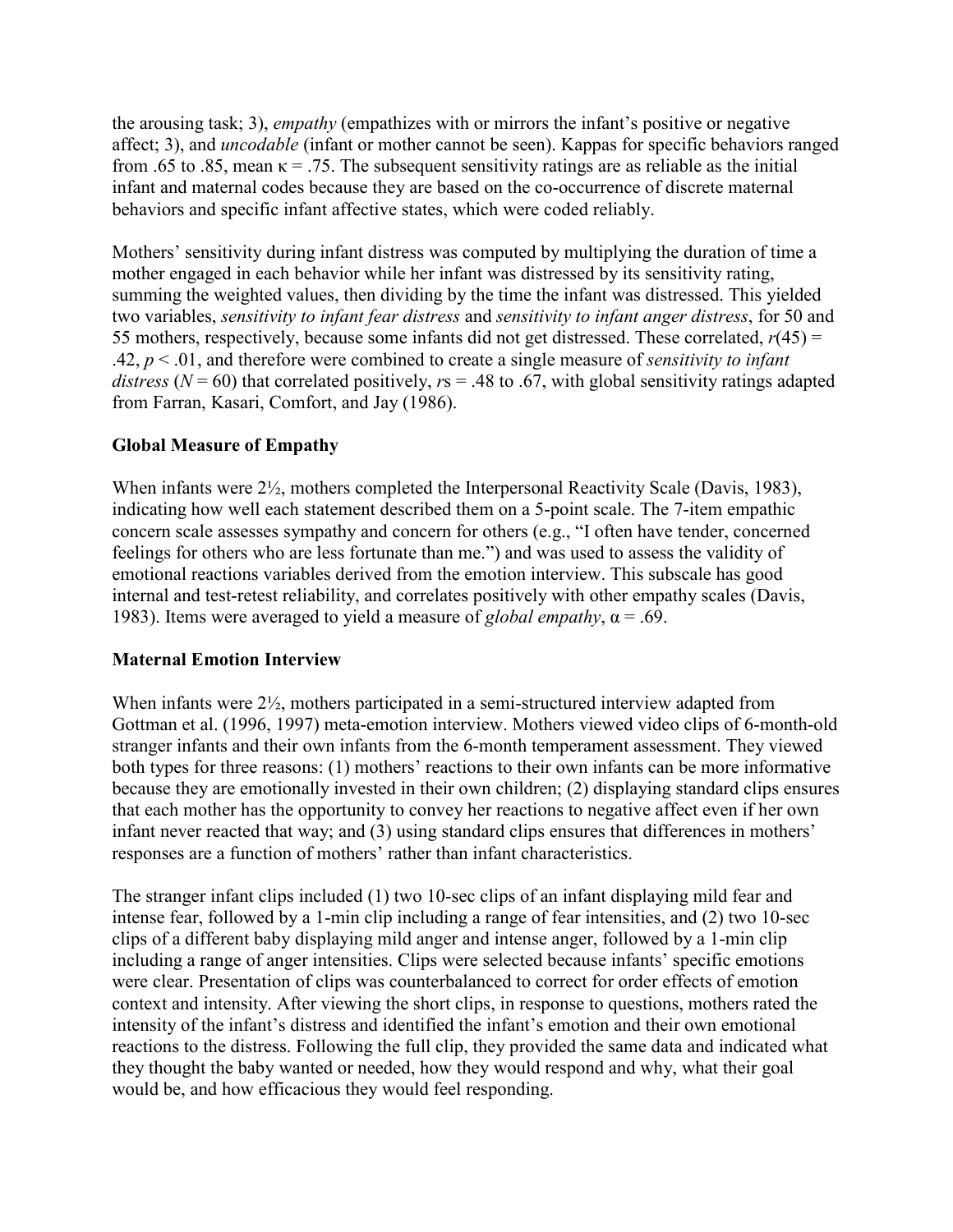Then mothers viewed clips of their own infants, with the number of clips viewed varying from zero to six because not all infants displayed distress in each context. Twenty-three mothers viewed own fear clips only, 23 mothers viewed own anger clips only, 14 viewed both own fear and own anger, and 7 viewed no clips of their own infant because their infants did not become distressed during the 6-month observation. Mothers answered the same questions about their own infants as they did about the stranger infants. The interview concluded with general questions about mothers' emotion goals for their children (i.e., what did you typically want to have happen when your baby was distressed, what was your goal, why do you think this goal is important). Variables derived from these data are described in the following.

*Accuracy.* Mothers rated the intensity of infant affect during each clip on the 7-point scale used by our coders in rating infant distress, and the scores from the reliably trained coders were used as the standard for determining the accuracy of mothers' ratings. If mothers' ratings were more than .5 below the standard rating, they were coded as minimizing, representing an inability to accurately rate distress. We selected .5 as the cutoff for two reasons: (1) mothers rated affect using intervals of .5 so we needed to use a cutoff that was a product of .5; and (2) any interval larger than .5 tended to result in one large group of mothers who were within range and just a few mothers who minimized. Thus, a cutoff of .5 created the most useful distribution of scores. The number of fear and anger clips minimized was summed to yield measures of standard and own *minimize fear* and *anger* (range 0 to 3).

Then, the accuracy of mothers' identification of specific emotions was measured. The standard set of stranger fear and anger clips was initially selected because the authors verified that the dominant emotions were fear and anger, respectively, after considering the infants' facial and vocal expressions and body tension. The facial expressions of the identified infants were consistent with fear and anger facial configurations identified by Izard (1983). That the majority of mothers in the study listed the correct emotion (90% for fear, 93% for anger) and identified the correct dominant emotion (70% for fear, 78% for anger) supports our contention that the standard tapes reflect fear and anger. Fear, anxiety, wariness, and nervousness were considered accurate fear words; anger, frustration, irritation, and annoyance were considered accurate anger words. Mothers received a score of 1 if they named the correct emotion in the entire group of emotions they listed, a score of 2 if they also identified it as the dominant emotion, and a score of zero if they did neither for each of the standard clips. The three fear scores (i.e., mild, intense, and full minute clips) and the three anger scores were summed to yield measures of *accurate identification of fear* and *accurate identification of anger* (range 0 to 6).

Modified procedures were used to code mothers' responses to their own infants' clips. The emotion-eliciting context was used as a guide. We assumed that if an infant became distressed during the novelty task, fear would be one of the negative emotions present, and likewise for limits/anger. Mothers received a score of 1 if they named the correct context emotion in the emotions they listed, and zero if they did not. The dominant emotion was not scored because some infants displayed fear and anger in the same clip. *Accurate identification of own infant's fear* and *accurate identification of own infant's anger* were computed by summing the number correct across the three clips (range 0 to 3).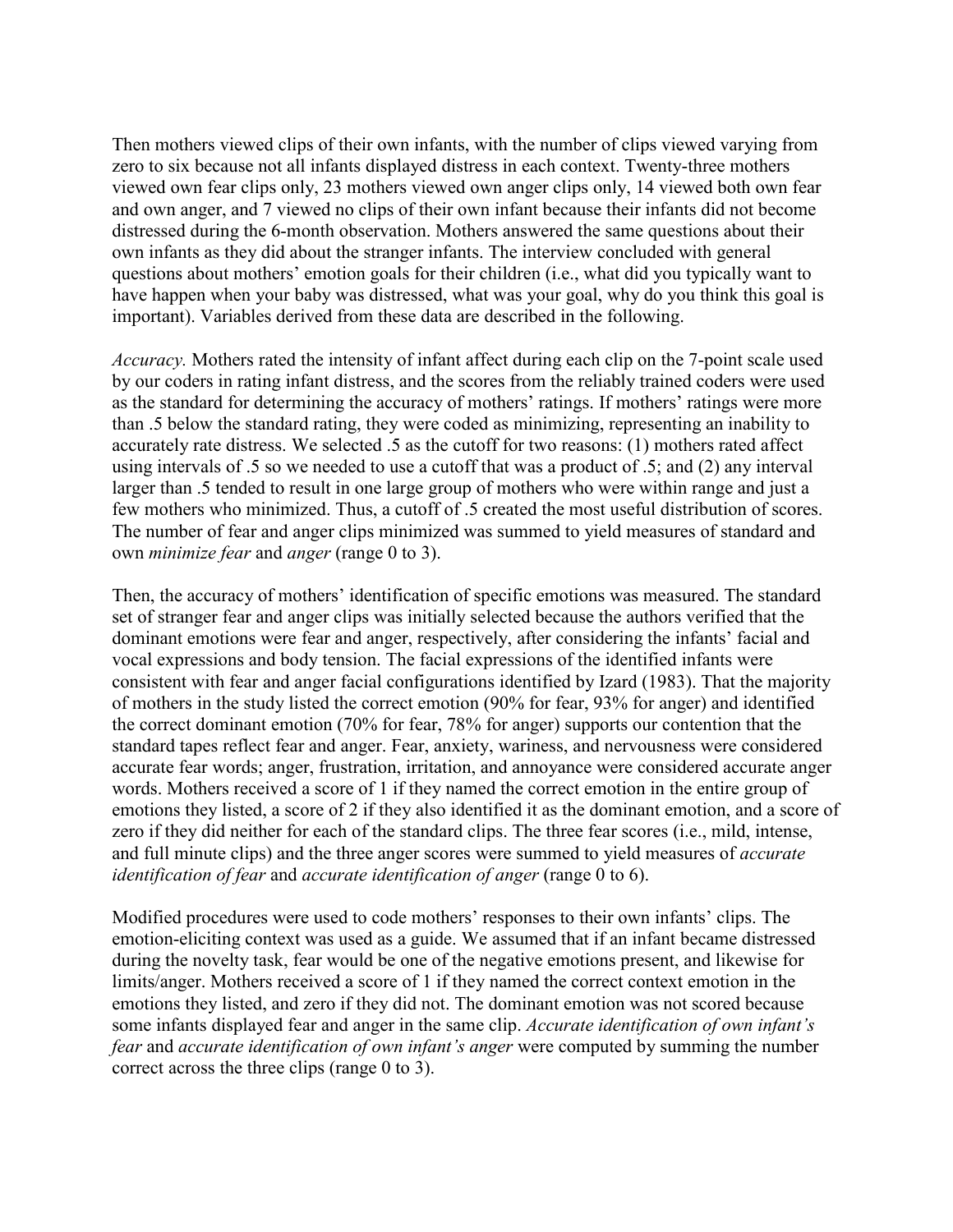Minimizing the intensity rating and accurate identification of emotions correlated negatively,  $r(65) = -.24$ ,  $r(65) = -.47$ ,  $r(35) = -.45$ ;  $r(35) = -.60$ , all  $ps < .05$ , for standard fear, standard anger, own fear, and own anger, respectively. Thus, these variables were standardized and combined with minimizing the intensity rating reverse scored to create four variables: *standard fear accuracy, standard anger accuracy, own fear accuracy, own anger accuracy*.

*Emotional responses.* Mothers' emotional responses to each infant clip were categorized as *empathy*, *urgency* (*desire to act*), *concern for infant*, *negative feelings toward the situation*, *objective interest*, *self-focused anxiety*, *dislike cry*, *positive feelings toward the infant*, *negative feelings toward the infant*, *amusement*, and *neutral*. Mothers rated the intensity of each emotional response on a 3-point scale (1 = *mild*, 2= *moderate*, 3= *very*). Neutral was always scored as mild. Interrater reliability for each category ranged from .67 to .88, overall  $\kappa$  = .79, and for the intensity ratings,  $\kappa = 0.77$ , weighted  $\kappa = 0.80$ .

Emotional responses were aggregated across each set of clips within an emotion (e.g., anxiety in response to the standard fear clips was the average anxiety response to mild fear clip, intense fear clip, and full-minute fear clip). Then, theoretical and statistical considerations were used to combine related emotions in an effort to reduce the number of variables and to construct variables with appropriate statistical properties.<sup>[1](#page-7-0)</sup> Two variables were created to reflect mothers' emotional responses for the fear and anger contexts for standard and own clips. *Empathic emotions* was the weighted average of empathy (3), concern (2), and urgency (1), with higher weightings reflecting greater emotional attunement with the infant. *Negative emotions* was the weighted average of negative feelings toward infant (3), amusement at infant's distress (2), and self-focused anxiety (1), with higher weightings reflecting more egregious negative feelings toward the infant. Mothers' empathic emotional responses correlated positively with Interpersonal Reactivity Scale (Davis, 1983) empathic concern, *r*s = .29 to .45, all *p*s < .05, for standard and own fear and anger, demonstrating their validity. In contrast, mothers' negative emotions correlated with neither measure of empathy, *r*s ranged from –.08 to .23, *n*s, demonstrating the discriminant validity of the two types of emotional response.

*Emotion goals.* In contrast to the other competencies, goals were not rated separately for standard and own clips and fear and anger contexts. Although mothers were asked how they would respond and what the goal of that response would be in response to each clip, the most detailed information about emotion goals came from the end of the interview when mothers were asked to describe what they would typically want to have happen or what their goals were in general when their infants were distressed. Probes were used to clarify the meaning of mothers' goals (e.g., "Can you tell me why you wanted baby to stop crying?"; "Why was it important to you that baby feel better, less afraid, etc.?"). Mothers' emotion goals from the entire transcript were rated on two dimensions: the extent to which the goals focused on the infant versus the mother and the extent to which the goals were focused on the infants' emotions on 9-point scales. Higher scores

<span id="page-7-0"></span> $\overline{a}$ <sup>1</sup> The a priori plan to combine emotion variables was as follows: empathic emotions = empathy, concern, urgency, negative situation; negative emotions = anxiety, dislike cry, negative baby, amused at distress; and neutral emotions = interest, neutral. Neutral and interest were dropped because of low frequency. Anger toward the situation was not included in empathic emotions because it correlated positively with negative feelings toward the baby, *r*(67) = .35, *p*  $\leq$  01. Dislike cry was not included in negative emotions because it correlated positively with empathy,  $r(67) = .29$ , *p* < .05, and concern, *r*(67) = .28, *p* < .05.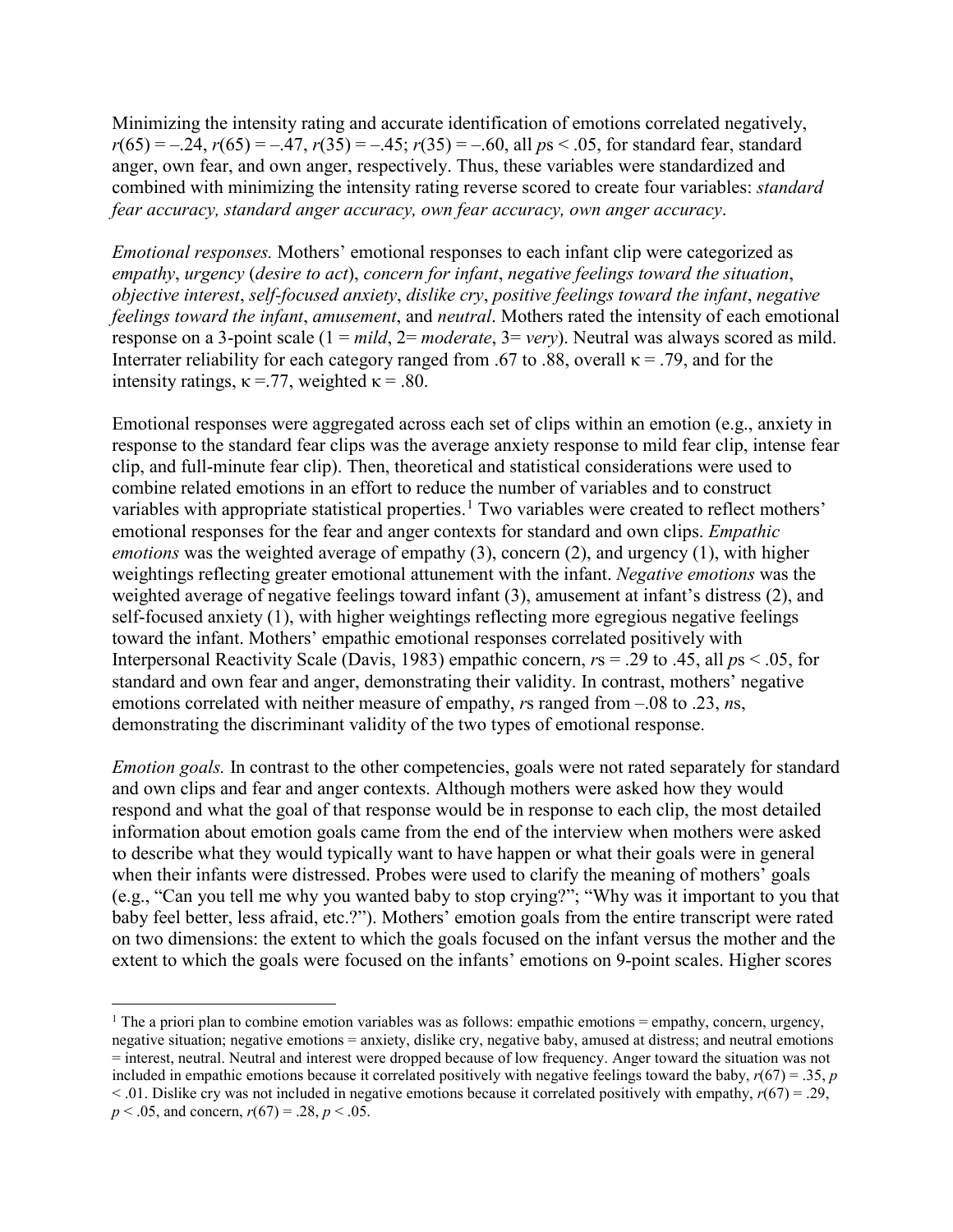reflect goals that are highly infant and emotion focused. Two coders rated each transcript along these dimensions and disagreements were resolved by consensus coding. This yielded two scores: *infant-focused goals* and *emotion-focused goals*, weighted κ = .77 and .75, respectively. The two correlated highly,  $r(65) = .75$ ,  $p < .001$ , and were combined into a new variable labeled *emotion goals* for which high scores reflect goals that are focused on infant emotions.

*Emotion efficacy*. Following the full-minute clips, mothers rated on a 5-point scale how efficacious they would feel knowing what the baby wanted or needed, knowing how to comfort the baby, getting the baby to calm, helping the baby soothe himself or herself, and getting the baby to play. Responses were averaged to yield measures of *fear efficacy* and *anger efficacy* for own and stranger infants, αs = .86, .89, .85, and .72, respectively, that correlated positively with global maternal self-efficacy assessed at 6 months, *r*s = .50 to .59, all *p*s < .001.

## **Maternal Daily Diaries**

At the end of the emotion interview, mothers were given a series of diaries (adapted by Burrous, 2004, from the Parent Attachment Diaries; Stovall & Dozier, 2000) to complete every day for a week to assess maternal sensitivity. Using the original diary, Dozier and Stovall demonstrated that parents of secure infants tended to be responsive, whereas parents of insecure infants tended to engage in rejecting behavior, demonstrating the validity of the attachment diary method. In addition, Zahn-Waxler, RadkeYarrow, and King (1979) reported that maternal behavior codes based on mothers' diary reports correlated with trained coders' ratings of caregiving and predicted differences in children's altruistic behavior, demonstrating the validity of sensitivity data derived from maternal diary reports of behavior.

In the adapted diary, mothers report on four incidents that typically occur in any given day: when the child is physically hurt, frightened, frustrated, or angry and separated/reunited with the parent. Mothers write a narrative describing each incident and then complete three sets of checkboxes. First, mothers describe their child's initial help-seeking behavior drawing from 21 choices (e.g., asked to be picked up). Second, mothers report their immediate responses to the child drawing from 23 choices (e.g., said something like "Don't be upset."). Finally, mothers report the child's reaction to their behaviors using 25 choices (e.g., was soon calmed). Mothers were instructed to check all behaviors that applied. Only data from the frightened and frustrated contexts were included in these analyses, consistent with the 6-month observation contexts.

Maternal sensitivity for each context each day was rated by the authors on a 5-point scale based on the match between the mother's responses, the situation, and the toddler's level of distress. Insensitive responses included clear negative responses (e.g., spanking, laughing at distress) and ignoring or minimizing distress (e.g., saying "There's no reason to be afraid."). Sensitive responses included soothing the child, acknowledging the child's feelings, altering the distressing situation, and for frustrated/angry situations, the combination of an affective component with a limit when appropriate (e.g., "You cannot hit your baby sister because it hurts her.") or attempts to assist the child in achieving a blocked goal (e.g., coaching child to complete a hard part of a puzzle). Inter-rater reliability was high, weighted κs = .81 and .72 for maternal sensitivity during frightened and frustrated/angry situations, respectively. The average sensitivity rating for each context over the course of the week was calculated resulting in two variables: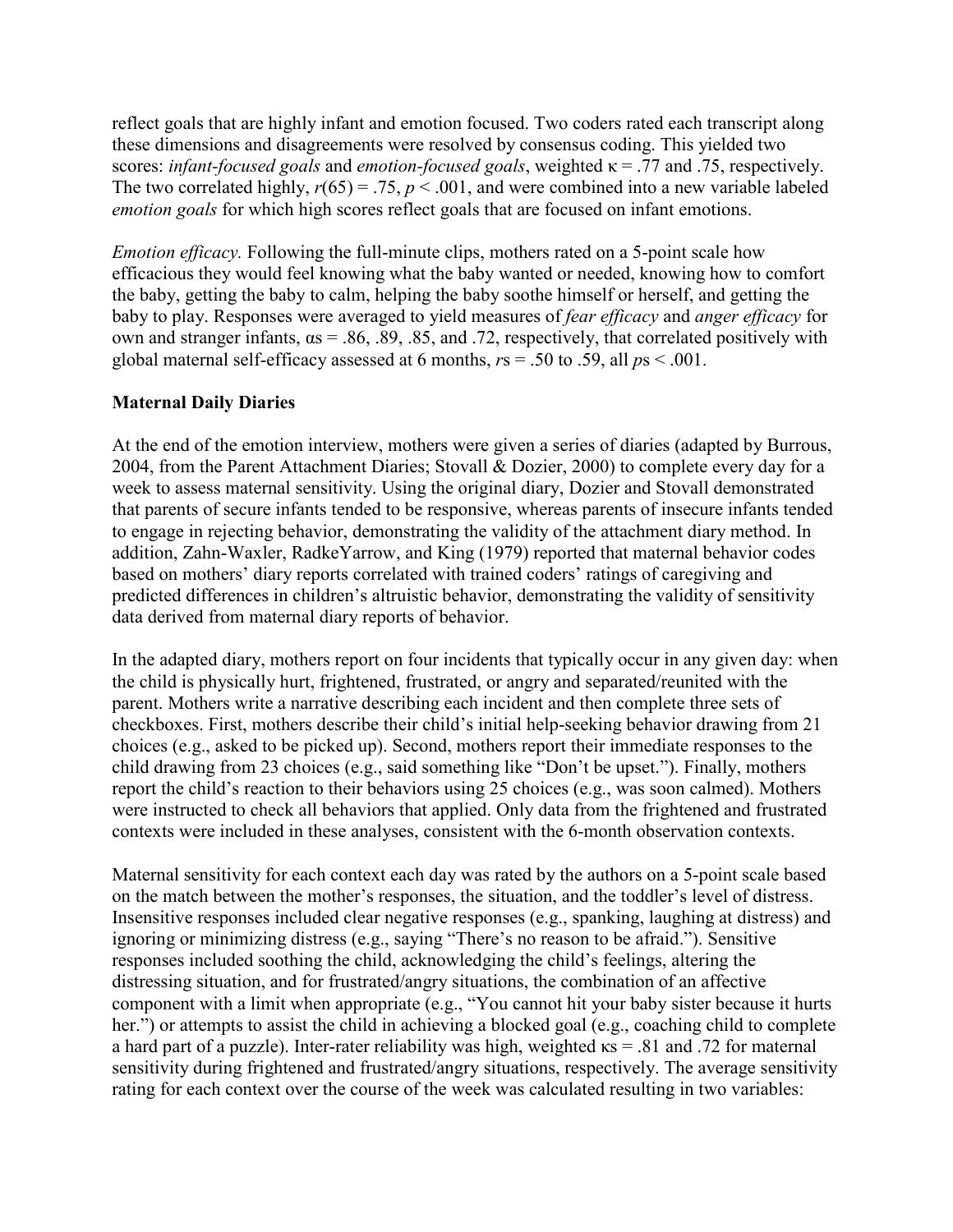*maternal sensitivity to toddler fear distress* and *maternal sensitivity to toddler anger distress*, which were unrelated,  $r(43) = .01$ , *ns*, and, therefore, were not combined.

#### **Data Reduction**

Two strategies were used to reduce the number of competencies under consideration in an effort to maintain an adequate subject-to-predictor ratio in subsequent analyses. First, correlations were calculated between standard competencies assessed in relation to the fear and the anger clips to determine if they could be combined. Similar correlations could not be calculated between own fear and own anger competencies because only 14 mothers responded to both. Parallel standard fear and anger emotional competencies correlated significantly,  $r(65) = .66$ ,  $r(65) = .38$ ,  $r(65) =$ .59, and  $r(65) = .84$ , all  $ps < .01$ , for accuracy, empathic emotions, negative emotions, and efficacy, respectively. Thus, fear and anger standard competencies were standardized and aggregated yielding four standard competency variables: *accuracy*, *empathic emotions*, *negative emotions*, and *efficacy*. Based on the correlations between standard fear and anger competencies, we standardized and combined own fear and anger competencies as well.

Second, correlations between standard and own emotional competencies were examined to determine if they could be combined. Three of the four emotional competencies correlated significantly across standard and own clips,  $r(58) = .30$ ,  $p < .05$ ;  $r(58) = .42$ ,  $p < .01$ ,  $r(58) = .08$ , *ns*, and  $r(58) = .81$ ,  $p < .001$  for accuracy, empathic emotions, negative emotions, and efficacy, respectively. Thus, we aggregated across standard and own competencies yielding five emotional competencies used in subsequent analyses: *accuracy*, *empathic emotions*, *negative emotions*, *efficacy*, and *emotion goals*. Descriptive statistics for these competency variables and other primary variables are displayed in Table 1.

| Variable                              | N  | М    | SD   | Range          |
|---------------------------------------|----|------|------|----------------|
| Combined emotion competencies         |    |      |      |                |
| Accuracy                              | 67 | 0.00 | 0.88 | $-2.81 - 1.65$ |
| <b>Empathic emotions</b>              | 67 | 0.00 | 0.67 | $-1.06 - 2.05$ |
| Negative emotions                     | 67 | 0.00 | 0.60 | $-0.65 - 1.95$ |
| <b>Emotion</b> goals                  | 67 | 6.68 | 1.84 | 1.50-9.00      |
| Efficacy                              | 67 | 4.15 | 0.55 | $2.75 - 5.00$  |
| Maternal sensitivity                  |    |      |      |                |
| Sensitivity to infant distress        | 60 | 2.16 | 0.60 | $1.00 - 3.00$  |
| Sensitivity to toddler fear distress  | 43 | 4.39 | 0.81 | $2.00 - 5.00$  |
| Sensitivity to toddler anger distress | 47 | 3.96 | 0.67 | $2.50 - 5.00$  |

**Table 1.** Descriptive Statistics: Composite Variables

## **RESULTS**

Distributions were examined to identify skew, kurtosis, and outliers. All variables were normally distributed, and there were no outliers.

#### **Identifying Potential Covariates**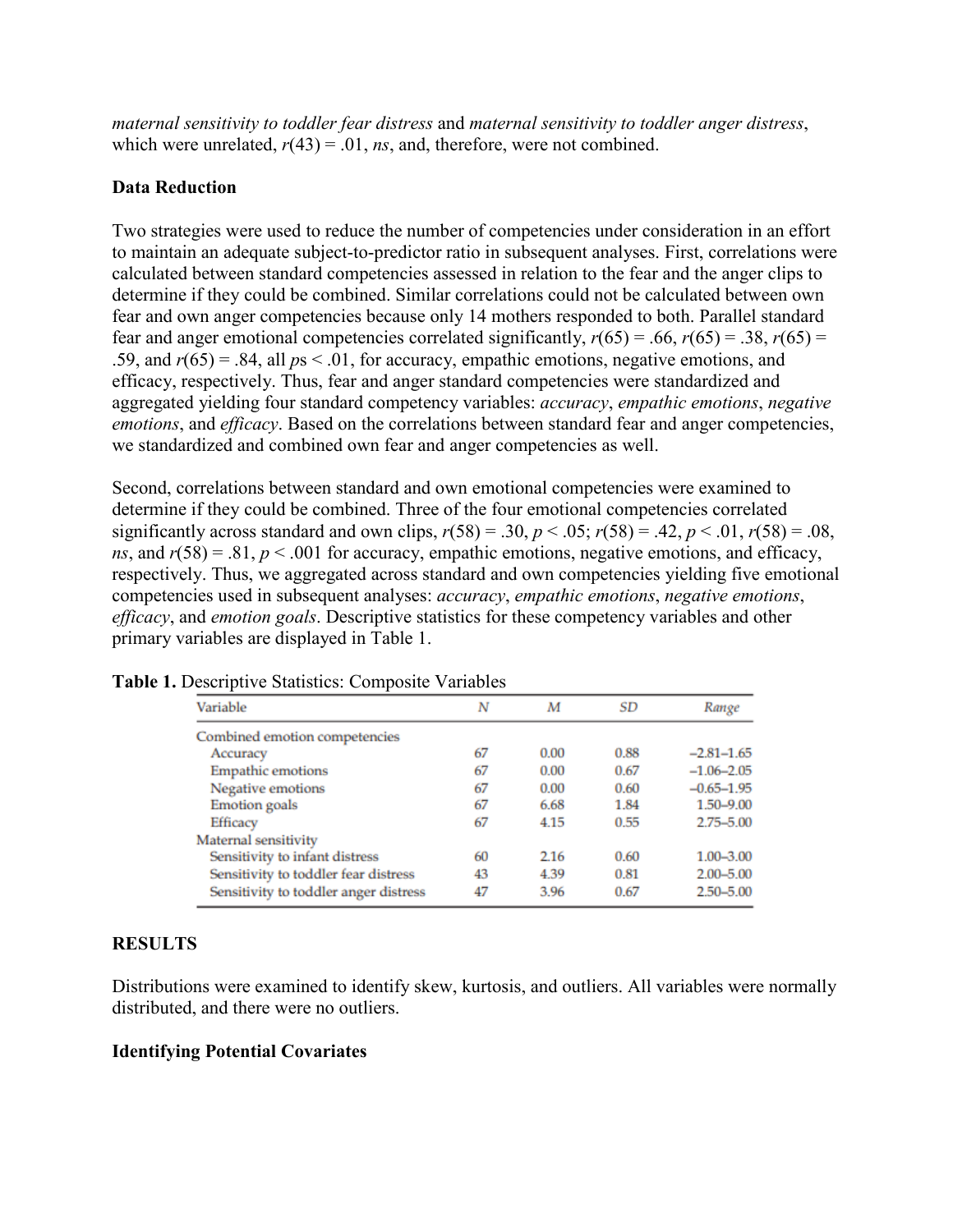Simple correlations were calculated between the primary variables and maternal age, education, income, and number of own infant clips viewed. None was significant. *T* tests were computed with child gender and order of videoclips (i.e., fear or anger clips first) as the grouping variables and all of the primary variables as the outcome. There were no significant differences.

#### **Main and Additive Effects of the Emotional Competencies**

As presented in Table 2, and contrary to prediction, none of the emotional competencies correlated significantly with maternal sensitivity to infant or toddler distress. Multiple regressions were used to test for possible additive effects of the emotional competencies. First, *sensitivity to infant distress* was regressed on the five emotional competencies simultaneously. The model was nonsignificant, *F*(5, 54) = 1.86. Then, *sensitivity to toddler fear* and *sensitivity to toddler anger* were each regressed on the five competency variables simultaneously. Neither of these models was significant,  $F(5, 37) = .56$  and  $F(5, 41) = 1.97$  for fear and anger, respectively. Thus, the emotional competencies were not related to sensitivity to distress additively.

**Table 2.** Correlations Between Combined Emotional Competencies, Temperament, and Maternal Sensitivity

|                           | $\mathcal{P}$ | 3                        | 4       | 5       | 6        |        | 8    |
|---------------------------|---------------|--------------------------|---------|---------|----------|--------|------|
| Combined competencies     |               |                          |         |         |          |        |      |
| 1. Accuracy               | .10           | $-29*$                   | .16     | $-13$   | $-.04$   | .23    | -.13 |
| 2. Empathic emotions      |               | $-.08$                   | .01     | .14     | $-.10$   | .07    | .11  |
| 3. Negative emotions      |               | $\overline{\phantom{a}}$ | $-.25*$ | $-0.09$ | .00      | $-10$  | -.26 |
| 4. Emotion goals          |               |                          | -       | .12     | .07      | $-01$  | .21  |
| 5. Emotion efficacy       |               |                          |         |         | $-.22$ t | .12    | .17  |
| Maternal sensitivity to   |               |                          |         |         |          |        |      |
| 6. Infant distress        |               |                          |         |         |          | $-.03$ | -.22 |
| 7. Toddler fear distress  |               |                          |         |         |          |        | .01  |
| 8. Toddler anger distress |               |                          |         |         |          |        |      |
|                           |               |                          |         |         |          |        |      |

*Note.*  $n = 67$  for associations between competencies, 60 for those involving sensitivity to infant distress, 43 for those involving sensitivity to toddler fear distress, and 47 for those involving sensitivity to toddler anger distress.

 $*_{p}$  < .05.

 $\dagger p < .10$ .

## **Interactive Effects of the Emotional Competencies**

Proposed interactions between emotional competencies in relation to maternal sensitivity were tested with hierarchical multiple regression using procedures recommended by Aiken and West (1991). For *sensitivity to infant distress*, the five emotional competencies were entered in Step 1. In the second step, one of the 10 competency  $\times$  competency interactions was entered (i.e., accuracy  $\times$  empathic emotions, accuracy  $\times$  negative emotions, accuracy  $\times$  efficacy, accuracy  $\times$ emotion goals, empathic emotions  $\times$  negative emotions, empathic emotions  $\times$  efficacy, empathic emotions  $\times$  emotion goals, negative emotions  $\times$  emotion goals, negative emotions  $\times$  efficacy, and emotion goals  $\times$  efficacy). Thus, the significance of each interaction effect was evaluated after entry of all main effects, but not other interactive effects. Six predictors were entered in each regression meeting criteria that N (in this case,  $= 60$ ) should equal 40 or 50 plus the number of predictors (Harris, 1985; Howell, 1997).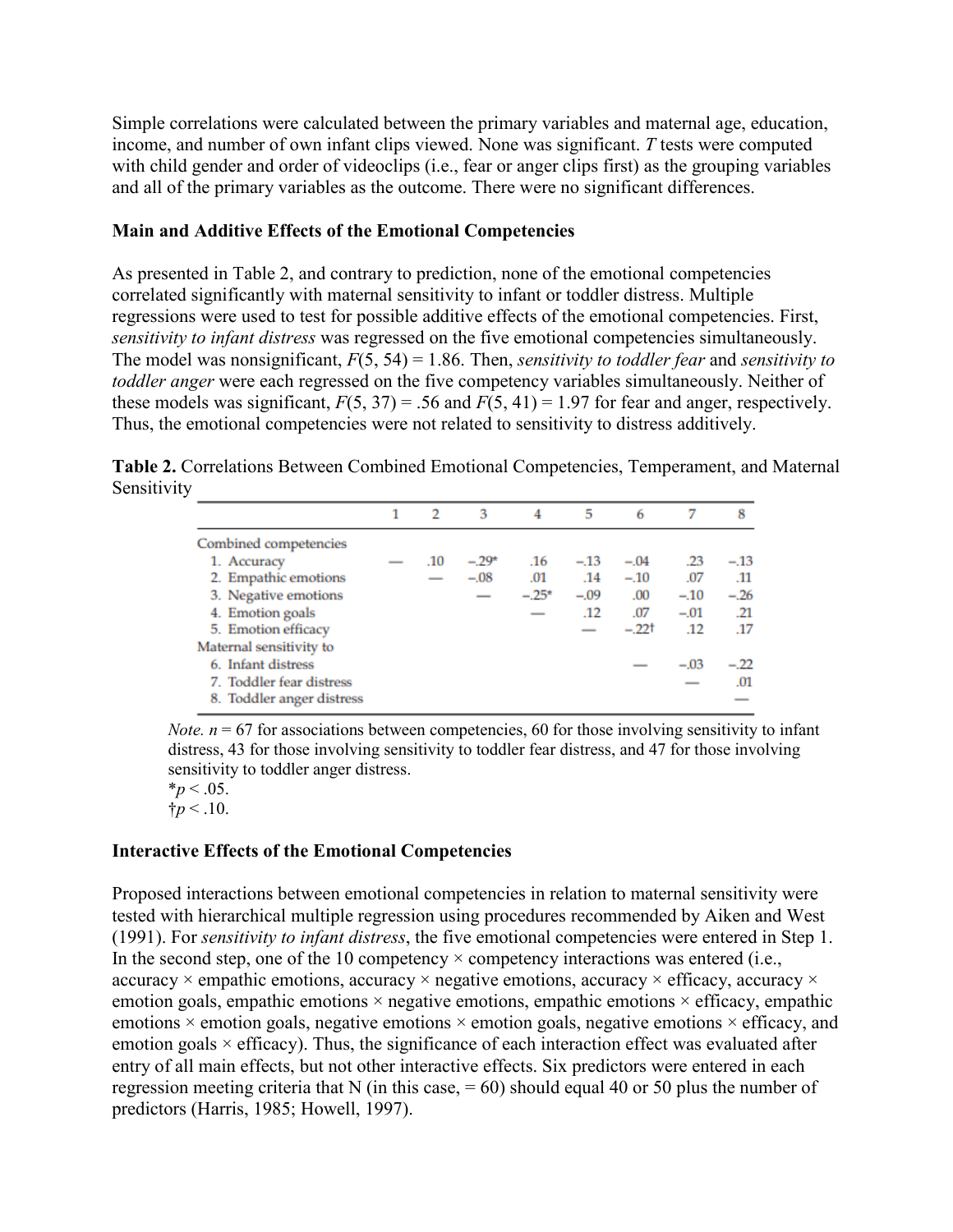A different approach was used for analyses involving *sensitivity to toddler fear* and *sensitivity to anger distress* because of the reduced sample sizes ( $n = 43$ ,  $n = 47$ , respectively). Rather than including all main effects in each model, each regression included two main effects in the first step, followed by their interaction term in the second step (e.g., efficacy and accuracy, then efficacy  $\times$  accuracy). This prevents saturated models, but does not determine if interaction effects are independent of all main effects or of one another. Including three predictors in each of these regressions meets the criteria than *N* equal 40 plus the number of predictors (Howell, 1997).

| <b>Competency Interactions</b>    | <b>Maternal Sensitivity to Distress</b> |                 |                                 |                 |                                  |                 |  |  |
|-----------------------------------|-----------------------------------------|-----------------|---------------------------------|-----------------|----------------------------------|-----------------|--|--|
|                                   | <b>Infant Distress</b><br>$n = 60$      |                 | <b>Toddler Fear</b><br>$n = 43$ |                 | <b>Toddler Anger</b><br>$n = 47$ |                 |  |  |
|                                   | ß                                       | $\triangle R^2$ | β                               | $\triangle R^2$ | ß                                | $\triangle R^2$ |  |  |
| Accuracy × empathic emotions      | $.32*$                                  | .08             | ns                              |                 | ns                               |                 |  |  |
| Accuracy × negative emotions      | ns                                      |                 | ĦS                              |                 | ns                               |                 |  |  |
| Accuracy × emotion goals          | ns                                      |                 | $.33*$                          | .07             | ns                               |                 |  |  |
| Efficacy × accuracy               | $.40*$                                  | .13             | ns                              |                 | ns                               |                 |  |  |
| Efficacy × empathic emotions      | ns                                      |                 | ĦS                              |                 | $.40*$                           | .09             |  |  |
| Efficacy × negative emotions      | ns                                      |                 | ns                              |                 | ns                               |                 |  |  |
| Efficacy × emotion goals          | ns                                      |                 | ns                              |                 | ns                               |                 |  |  |
| Empathic × negative emotions      | ns                                      |                 | ns                              |                 | ns                               |                 |  |  |
| Empathic emotions × goals         | ns                                      |                 | ns                              |                 | ns                               |                 |  |  |
| Negative emotions × emotion goals | ns                                      |                 | $-.30*$                         | .06             | ns                               |                 |  |  |

**Table 3.** Summary of Interaction Effects on Sensitivity to Distress

*Note*: β is standardized beta at entry.

 $**p* < .05$ . *ns* = not significant.



**Figure 1.** Moderating Effect of Empathic Emotions on the Association Between Accuracy and Maternal Sensitivity to Infant Distress.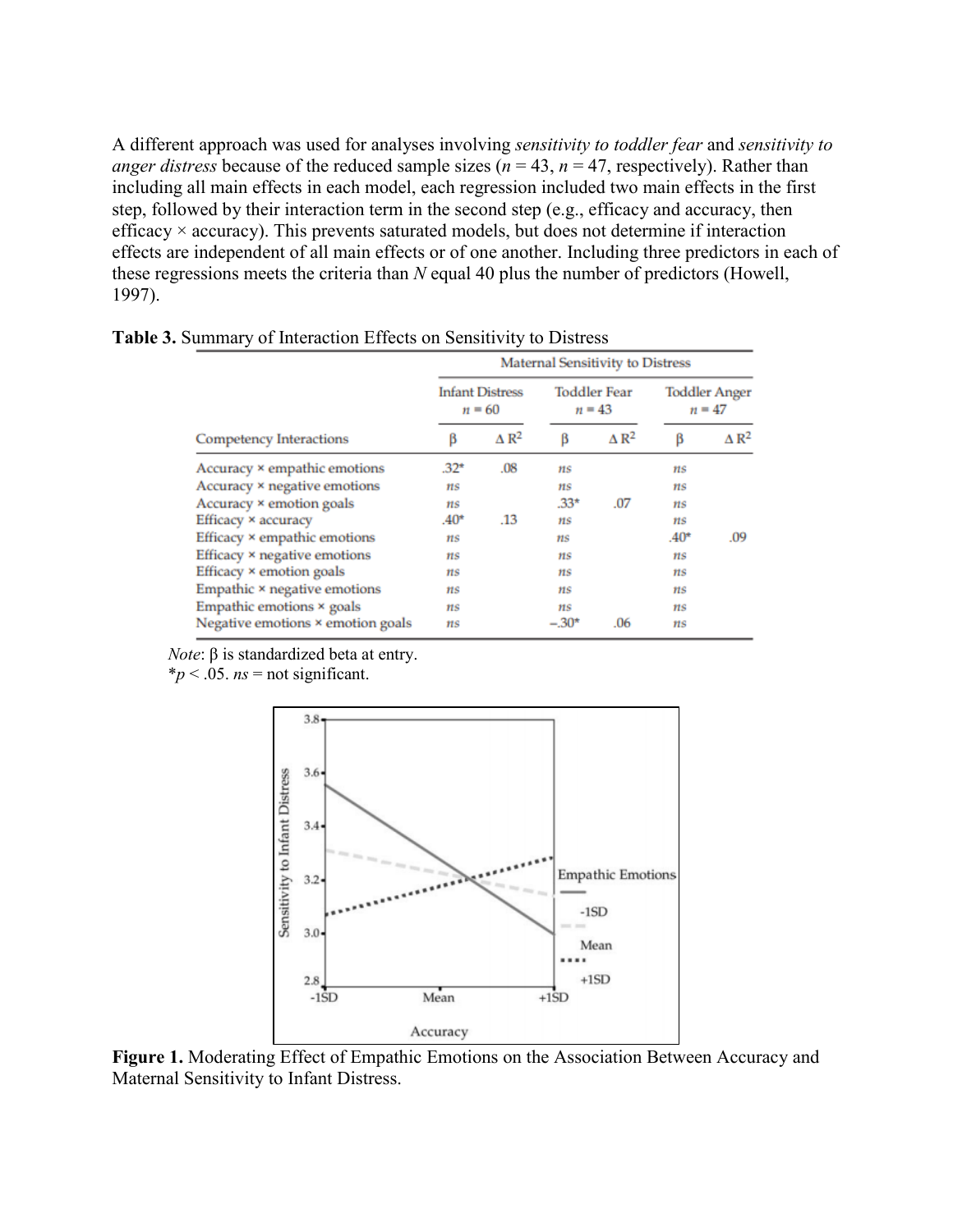A total of 30 regressions were computed to test each competency × competency interaction in relation to each measure of sensitivity: 10 interactive terms in relation to three measures of sensitivity. A summary of the interaction effects is included in Table 3.

Five of 30 interactions were consistent with the hypothesis that positive associations between any competency and maternal sensitivity are more likely when another competency is high rather than low. Accuracy interacted with empathic emotions in relation to maternal sensitivity to infant distress. As illustrated in Figure 1, accuracy was positively associated with sensitivity when empathic emotions were high,  $\beta = 0.22$ , *ns*, but was negatively associated with sensitivity when empathic emotions were low,  $\beta = -.38$ ,  $p < .05$ . Similarly, accuracy was positively associated with sensitivity to toddler fear distress when emotion goals were high,  $\beta = .38$ ,  $p < .05$ , but was negatively associated when emotion goals were low,  $\beta = -23$ , *ns*. Efficacy interacted with accuracy in relation to sensitivity to infant distress. As illustrated in Figure 2, efficacy was positively associated with sensitivity when accuracy was high,  $\beta = 0.15$ , *ns*, but was negatively associated with sensitivity when accuracy was low,  $\beta = -.80, p < .001$ . Efficacy interacted also with empathic emotions in relation to sensitivity to toddler anger distress. Efficacy was positively associated with sensitivity to toddler anger distress when empathic emotions were high,  $\beta = .31$ ,  $p < .10$ , but was unrelated to sensitivity when empathic emotions were low,  $\beta = -$ .06, *ns*. Finally, emotion goals and negative emotions interacted to predict maternal sensitivity to toddler fear distress, as illustrated in Figure 3. Emotion goals were positively associated with sensitivity when mothers did not experience negative emotions in response to distress,  $\beta = .26$ , *ns*, but when negative emotions were high, the association between goals and sensitivity was negative,  $\beta = -.27$ , *ns*.



**Figure 2.** Moderating Effect of Accuracy on the Association Between Efficacy and Maternal Sensitivity to Infant Distress.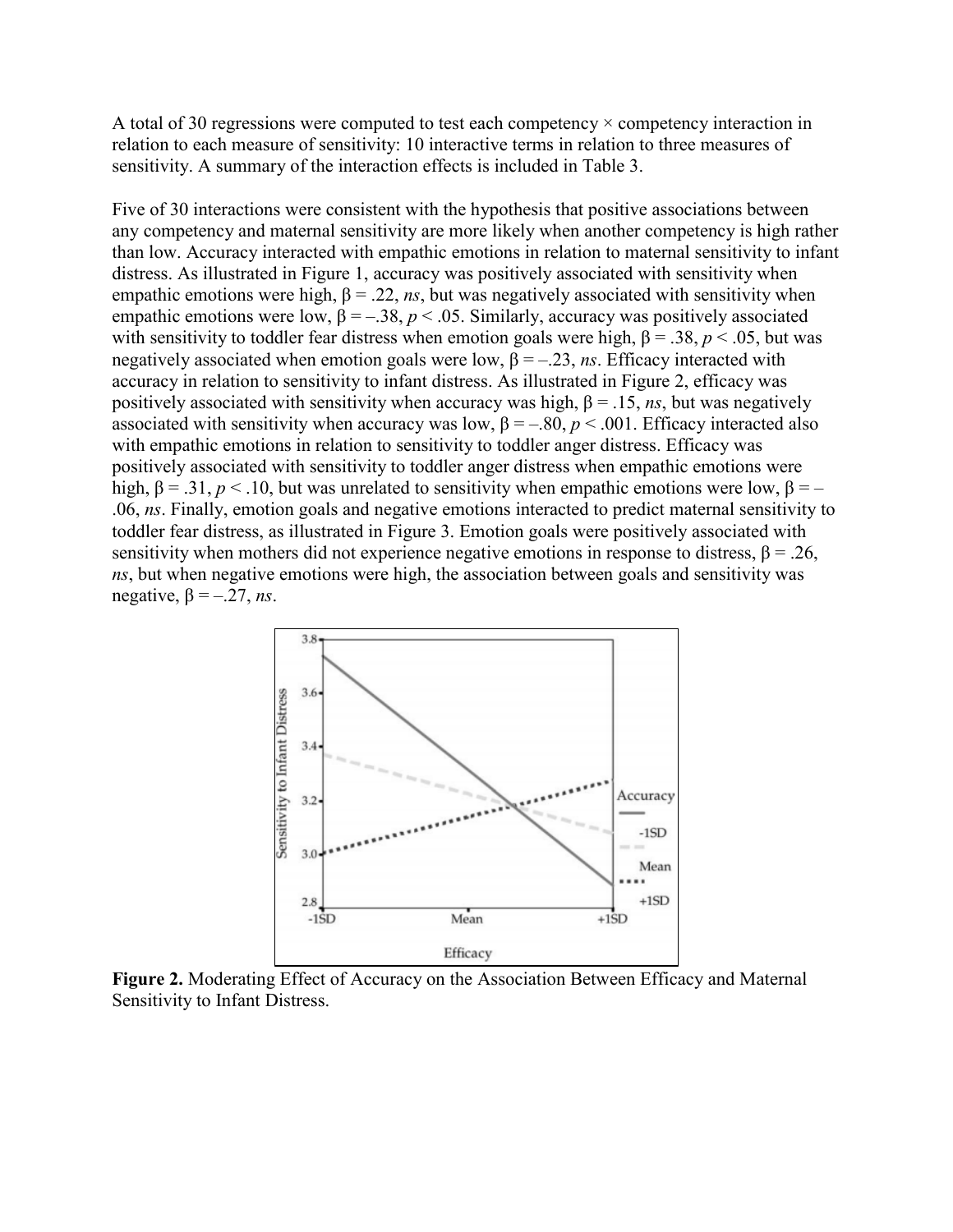

**Figure 3.** Moderating Effect of Negative Emotions on the Association Between Emotion Goals and Maternal Sensitivity to Toddler Fear Distress.

#### **DISCUSSION**

As hypothesized, any emotional competency was more likely to be positively associated with maternal sensitivity when another competency was also high. None of the simple associations between individual competencies and sensitivity were significant, contrary to the hypothesis, but underscoring that sensitive maternal behavior depends on a variety of competencies. Nor did emotional competencies combine additively to predict sensitivity. Rather, a combination of specific competencies appeared to enhance or undermine maternal sensitivity

Specifically, accurate identification of emotions was positively related to sensitivity to distress when empathic emotions or emotion goals were high, but negatively related when either competency was low. Presumably, identifying negative emotions accurately contributes to a sensitive behavioral response only if a mother believes distress warrants such a response and is emotionally capable of mounting one. A mother who knows her infant is afraid is most likely to intervene on her infant's behalf if she empathizes with her infant's fear and has goals that focus on helping her infant feel better. That accuracy was positively associated with sensitivity when empathic emotions were high is consistent with evidence that empathic emotions enhance sensitivity (Feshbach, 1987; Koren-Karie et al., 2002). That infant and emotion focused goals increased the positive association between accuracy and sensitivity is consistent with evidence that goals that are child centered and focused on positive outcomes are associated with sensitive parenting (Hastings & Grusec, 1998; Hastings & Rubin, 1999; Kuczynski, 1984). Mothers who are accurate at discerning negative emotions, but low on empathy or emotion goals may be less motivated to intervene on their infant's behalf because they do not sympathize with their infant's state, prioritize their infant's needs over their own, or believe that reducing their infant's distress is an important goal. As a result, they may be less responsive toward their distressed infants. This would explain the negative association between accuracy and sensitivity when empathy is low or reducing infant distress is not an important goal for mothers.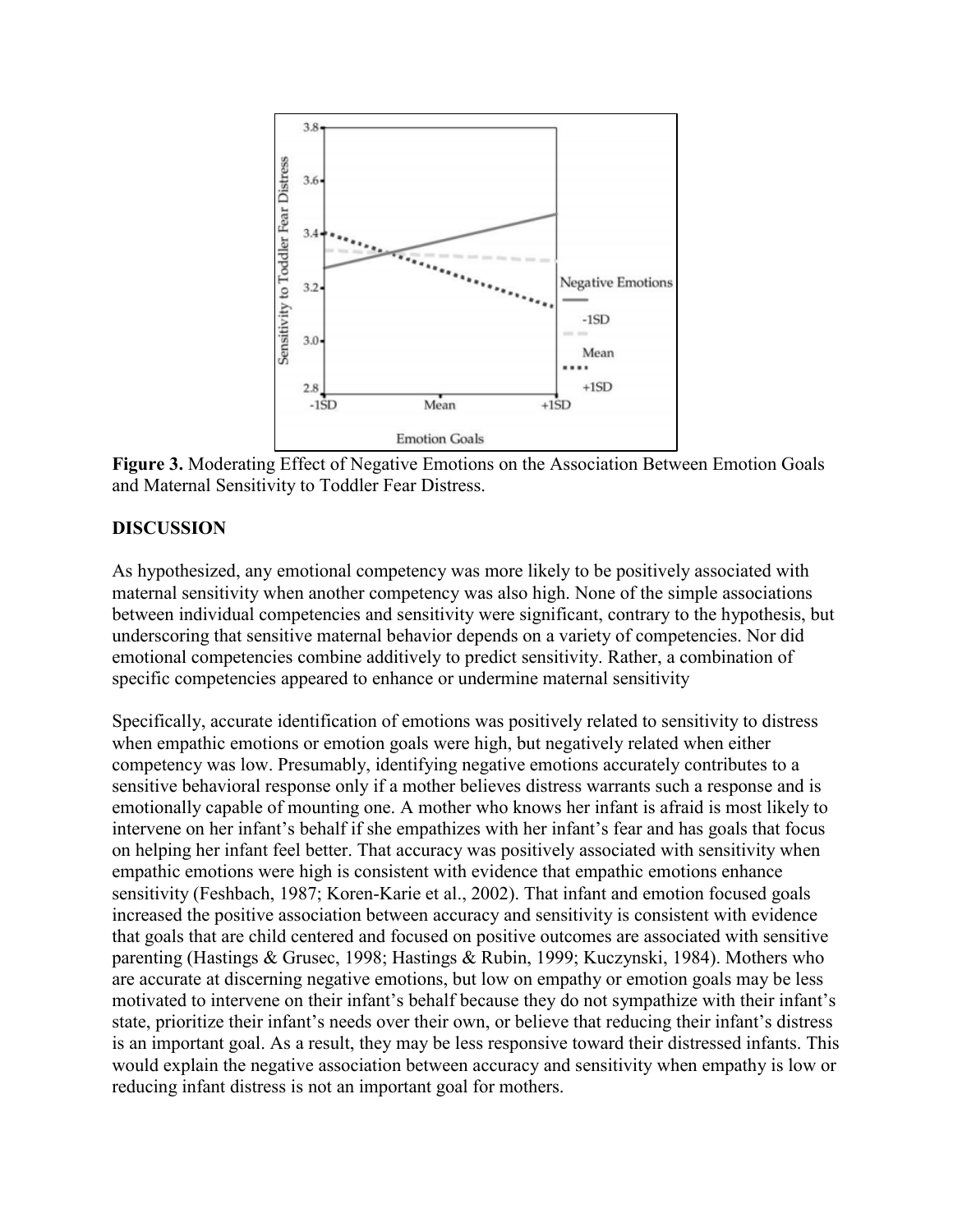Similarly, efficacy was positively associated with sensitivity when accuracy or empathic emotions were high. That mothers who felt highly efficacious, but were low on accuracy or empathy, were less sensitive is consistent with theory and evidence that unrealistic or illusory feelings of efficacy are maladaptive (Bandura, 1977; Donovan et al., 1990; Leerkes & Crockenberg, 2002). In this case, efficacy is illusory because mothers are not skilled at recognizing or understanding negative emotions. Mothers with high efficacy and low accuracy may respond when their infants are distressed, but are more likely to select a response that is incongruent with their infants' cues. They may persist in using one ineffective strategy, rather than moving on to alternatives, because their confidence in their skills is unrealistic, or they may withdraw when their initial attempts to soothe their infants are ineffective because this failure violates their efficacy expectations. Less empathic mothers may be less likely to intervene on their infants' behalf in spite of their confidence because they do not recognize distress as an unpleasant state warranting intervention.

That mother's negative emotions moderated the association between emotion goals and sensitivity is consistent with Dix's (1991) emotion process model of parenting. That is, even if mothers espouse goals that are focused on infants' emotions, they are unlikely to act on those goals in a positive manner if they are personally distressed. The negative association between emotion goals and sensitivity when negative emotions are high may be the result of increased anxiety and self-blame when mothers discover their behavior is in fact incongruent with their underlying goal, which could contribute to helpless responses like withdrawal.

These interactive effects implicate emotional (i.e., emotional reactions) and cognitive processes (i.e., appraisals of infant affect and of ones' own abilities) as components of sensitive maternal behavior. Although both sets of processes have been considered previously in relation to parenting (e.g., empathy, anxiety vs. appraisals, attributions, parenting goals), rarely have researchers considered their joint influence, despite conceptualizations of parenting that incorporate emotions and cognitions (e.g., Dix, 1991). Research that considers both cognitive and emotional processes will likely yield more sophisticated models and better prediction of parenting behavior.

In contrast to the view that individuals possess a superordinate construct of emotional competence (Saarni, 1999), only 2 of 10 possible correlations between the emotional competencies were significant: Negative emotions correlated negatively with both accuracy and emotion goals. Perhaps emotional competencies in the parenting domain consolidate over time as mothers become more experienced in responding to distress, just as children's emotional competence evolves with increased and varied social experience (Denham, 1998). Alternatively, the lack of association between the emotional competencies could be an artifact of sample characteristics or measurement error. In either case, emotional competence related to parenting warrants further investigation.

Several limitations of the study should be noted. First, the small sample precluded testing the independent contribution of specific interactions. Second, the number of interactions tested increased the odds of Type I error; however, more interaction effects than expected by chance alone supported the moderating hypotheses. Nevertheless, very few of the total number of tested interactions between competencies were significant. The combination of competencies identified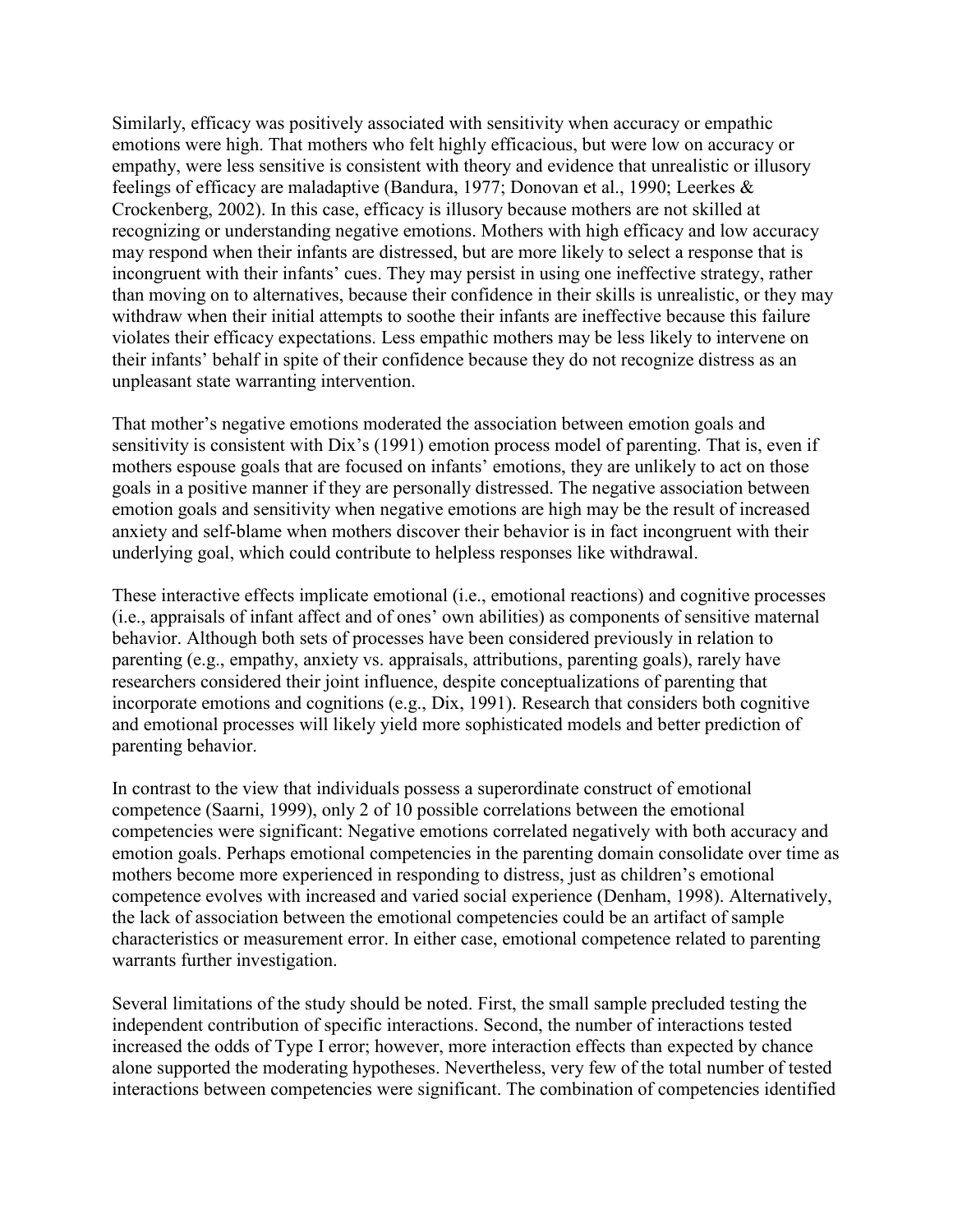by the significant interactions may be specific to low-risk mothers; different combinations could predict sensitivity in at-risk samples. Furthermore, different competencies could be important at different times and could evolve with the demands particular developmental periods place on parents, as evidenced by the lack of stability in maternal sensitivity over time. Replication of findings is needed with larger, more diverse samples and at various points during infancy. Finally, the direction of effects between emotional competencies and maternal sensitivity at 6 months is uncertain. Sensitivity at 6 months may have been a function of the emotional competencies mothers possessed, but which were not measured at that time. Thus, associations between emotional competencies and 6-month sensitivity could reflect that portion of the competencies that remained stable from 6 months to 2½ years. However, the possibility that emotional competencies develop in the process of caring sensitively for an infant was not ruled out. A cross-lagged design in which sensitivity and competencies are both assessed at multiple times would provide a stronger test of the model.

Despite these limitations, the results of this study identify complex emotional and cognitive processes involved in maternal sensitivity and point to specific combinations of skills that either support or undermine maternal sensitivity to infant distress. This information can be useful in developing intervention strategies tailored to the strengths and weaknesses of individual mothers.

## **AFFILIATIONS AND ADDRESSES**

Esther M. Leerkes, University of North Carolina at Greensboro, Human Development and Family Studies, P. O. Box 26170, UNCG, Greensboro, NC 27402-6170. E-mail: emleerke@uncg.edu. Susan C. Crockenberg and C. Emma Burrous are at The University of Vermont.

## **ACKNOWLEDGMENTS**

We are grateful to the families who generously donated their time, the Visiting Nurse Association, Beginnings, and Primetime for their help in recruiting participants, to David Howell and Larry Gordon for assistance with data analysis, to James Long for his technical assistance, to Lindsay Bennigson and Ellen Leen for sharing data and assisting in the development and application of coding schemes, and to the following undergraduates and volunteers for assistance with data entry, transcribing, and coding: Kerry Modry, David Centerbar, Julie Mulhern, Amanda Werner, Regina Miller, Jeannine Pablo, Maya Carlet, Samantha Thomas, Kerstin Grieshaber, Erica Hendalion, Amanda Heldt, Allyson Stern, Lisa Badanes, Lynne Babchuck, Emily Vilardo, Heather Kline, Michelle Clancy, Gina Berrera, Betsy Sprague, and Shamila Lekka. This project was supported by a SUGR and FAME award from the University of Vermont and a Child and Adolescent Psychology Research and Training Grant from Burlington, Vermont. The first author was supported by an American Dissertation Fellowship from the American Association of University Women.

## **REFERENCES**

Aiken, L. & West, S. (1991). Multiple regression: Testing and interpreting interactions. Newbury Park, CA: Sage.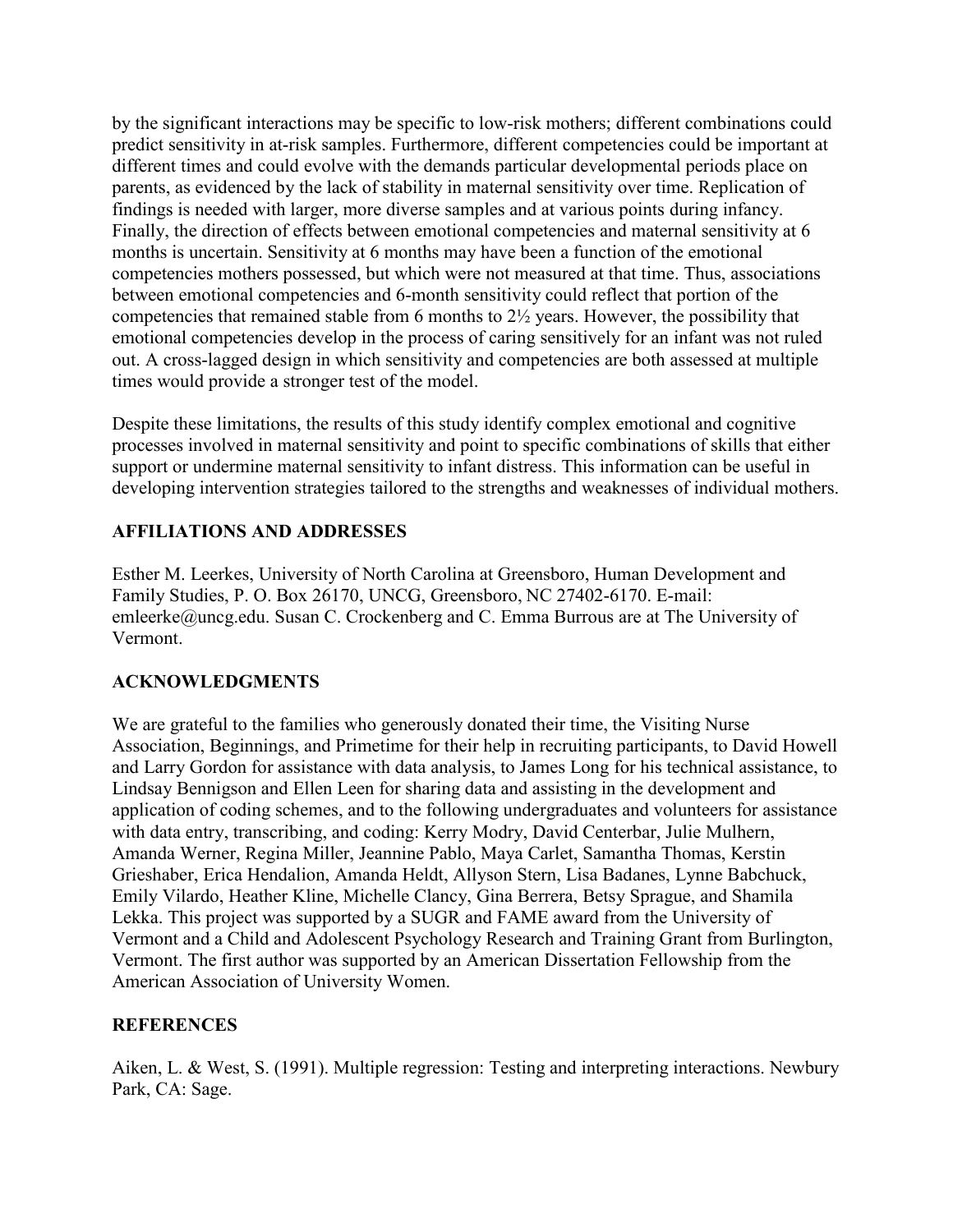Ainsworth, M. D., Blehar, M., Waters, E., & Wall, S. (1978). Patterns of attachment. Hillsdale, NJ: Lawrence Erlbaum Associates, Inc.

Bandura, A. (1977). Self-efficacy: Toward a unifying theory of behavior change. Psychological Review, 84, 191–215.

Braungart-Rieker, J. M., Garwood, M. M., Powers, B. P., & Notaro, P. C. (1998). Infant affect and affect regulation during the still-face paradigm with mothers and fathers: The role of infant characteristics and parental sensitivity. Developmental Psychology, 34, 1428–1437.

Braungart-Rieker, J. M., Garwood, M. M., Powers, B. P., & Wang, X. (2001). Parental sensitivity, infant affect, and affect regulation: Predictors of later attachment. Child Development, 72, 252–270.

Braungart-Rieker, J. M., & Stifter, C. A. (1996). Infants'response to frustrating situations: Continuity and change in reactivity and regulation. Child Development, 67, 1767–1779.

Bugental, D. B., Blue, J., & Cruzcosa, M. (1989). Perceived control over caregiving outcomes: Implications for child abuse. Developmental Psychology, 25, 532–539.

Burrous, C. E. (2004). Stability and change in maternal sensitivity between 6 months and 2 ½ years: Developmental history of care and control, depression, and anger. Unpublished doctoral dissertation, University of Vermont, Burlington.

Davis, M. H. (1983). Measuring individual differences in empathy: Evidence for a multidimensional approach. Journal of Personality and Social Psychology, 44, 113–126.

Denham, S. A. (1998). Emotional development in young children. New York: Guilford.

Diener, M. L., & Mangelsdorf, S. C. (1999). Behavioral strategies for emotion regulation in toddlers: Associations with maternal involvement and emotional expressions. Infant Behavior and Development, 22, 569–583.

Dix, T. H. (1991). The affective organization of parenting: Adaptive and maladaptive processes. Psychological Bulletin, 110, 3–25.

Dix, T. H. (1992). Parenting on behalf of the child: Empathic goals in the regulation of responsive parenting. In I. E. Sigel, A. V. McGillicudy-DeLisi, & J. J. Goodnow (Eds.), Parental belief systems: The psychological consequences for children (Vol. 2, pp. 319–346). Hillsdale, NJ: Lawrence Erlbaum Associates, Inc.

Donovan, W. L., Leavitt, L. A., & Walsh, R. O. (1990). Maternal self-efficacy: Illusory control and its effect on susceptibility to learned helplessness. Child Development, 61, 1638–1647.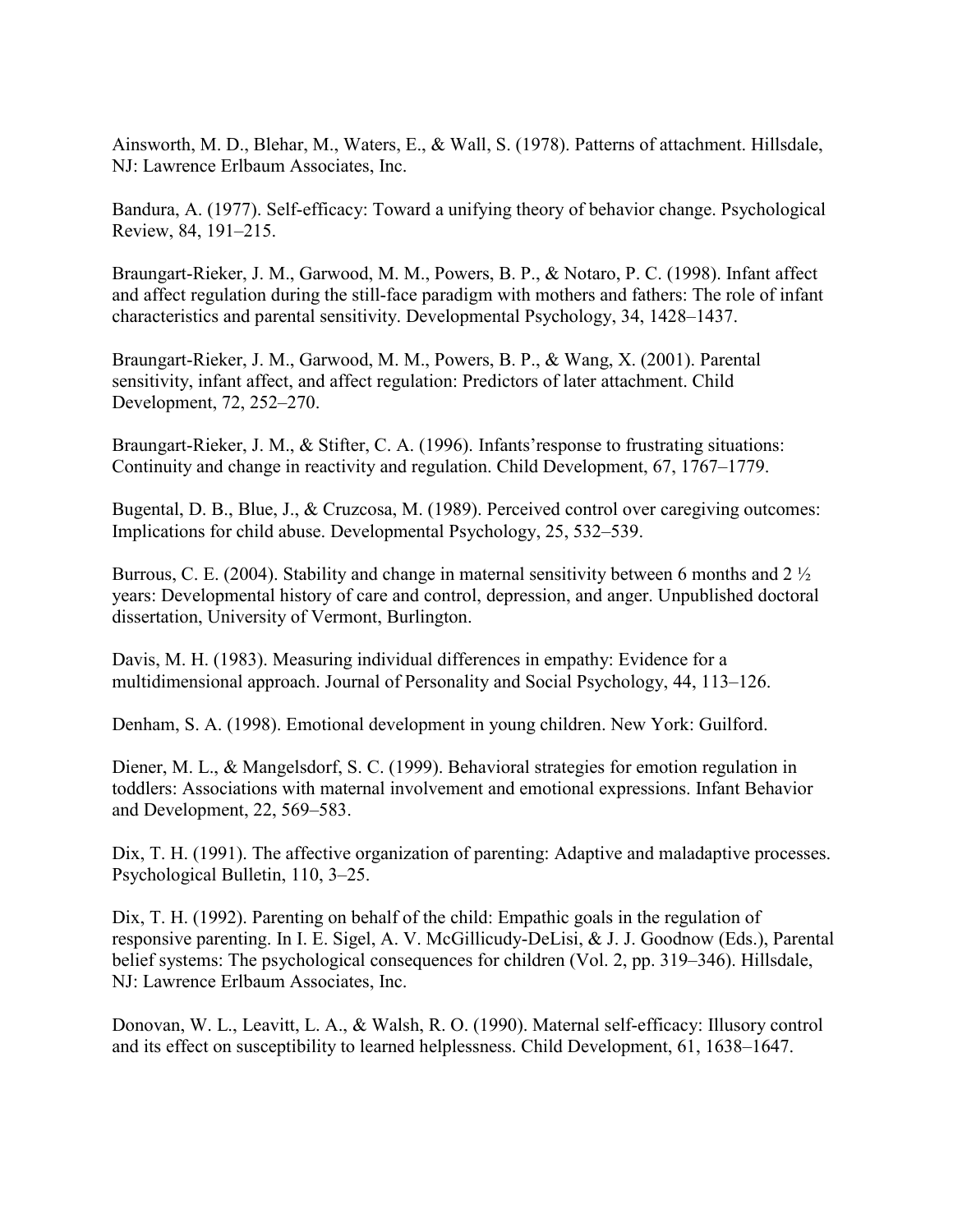Farran, D., Kasari, C., Comfort, M., & Jay, S. (1986). The Parent/Caregiver Involvement Scale training manual. Chapel Hill, NC: Frank Porter Graham Child Development Center.

Feshbach, N. D. (1987). Parental empathy and child adjustment/maladjustment. In N. Eisenberg & J. Stayer (Eds.), Empathy and its development (pp. 271–291). New York: Cambridge University Press.

Frodi, A. M., & Lamb, M. E. (1980). Child abusers responses to infant smiles and cries. Child Development, 51, 238–241.

Goldsmith, H. H., & Rothbart, M. K. (1996). The laboratory temperament assessment battery (Prelocomotor Version 3.0). Unpublished manuscript, University of Wisconsin, Madison.

Gottman, J. M., Katz, L. F., & Hooven, C. (1996). Parental meta-emotion philosophy and the emotional life of families: Theoretical models and preliminary analysis. Journal of Family Psychology, 10, 243–268.

Gottman, J. M., Katz, L. F., & Hooven, C. (1997). Meta-emotion: How families communicate emotionally. Mahwah, NJ: Lawrence Erlbaum Associates, Inc.

Harris, R. J. (1985). A primer of multivariate statistics (2nd ed.). New York: Academic.

Hastings, P. D., & Grusec, J. E. (1998). Parenting goals as organizers of responses to parentchild disagreement. Developmental Psychology, 34, 465–479.

Hastings, P. D., & Rubin, K. H. (1999). Predicting mothers beliefs about preschool-aged children's social behavior: Evidence for maternal attitudes moderating child effects. Child Development, 70, 722–741.

Howell, D. C. (1997). Statistical methods for psychology (4th ed.). Belmont, CA: Duxbury.

Izard, C. E. (1983). The Maximally Discriminative Facial Movement Coding System. Newark, DE: Instructional Resources Center, University of Delaware.

Koren-Karie, N., Oppenheim, D., Dolev, S., Sher, E., & Etzion-Carasso, A. (2002). Mothers' insightfulness regarding their infants' internal experience: Relations with maternal sensitivity and infant attachment. Developmental Psychology, 38, 534–542.

Kropp, J. P., & Haynes, O. M. (1987). Abusive and nonabusive mothers' ability to identify general and specific emotion signals of infants. Child Development, 58, 187–190.

Kuczynski, L. (1984). Socialization goals and mother-child interaction: Strategies for long-term and short-term compliance. Developmental Psychology, 20, 1061–1073.

Leerkes, E., & Crockenberg, S. (2002). The development of maternal self-efficacy and its influence on maternal behavior. Infancy, 3, 227–247.